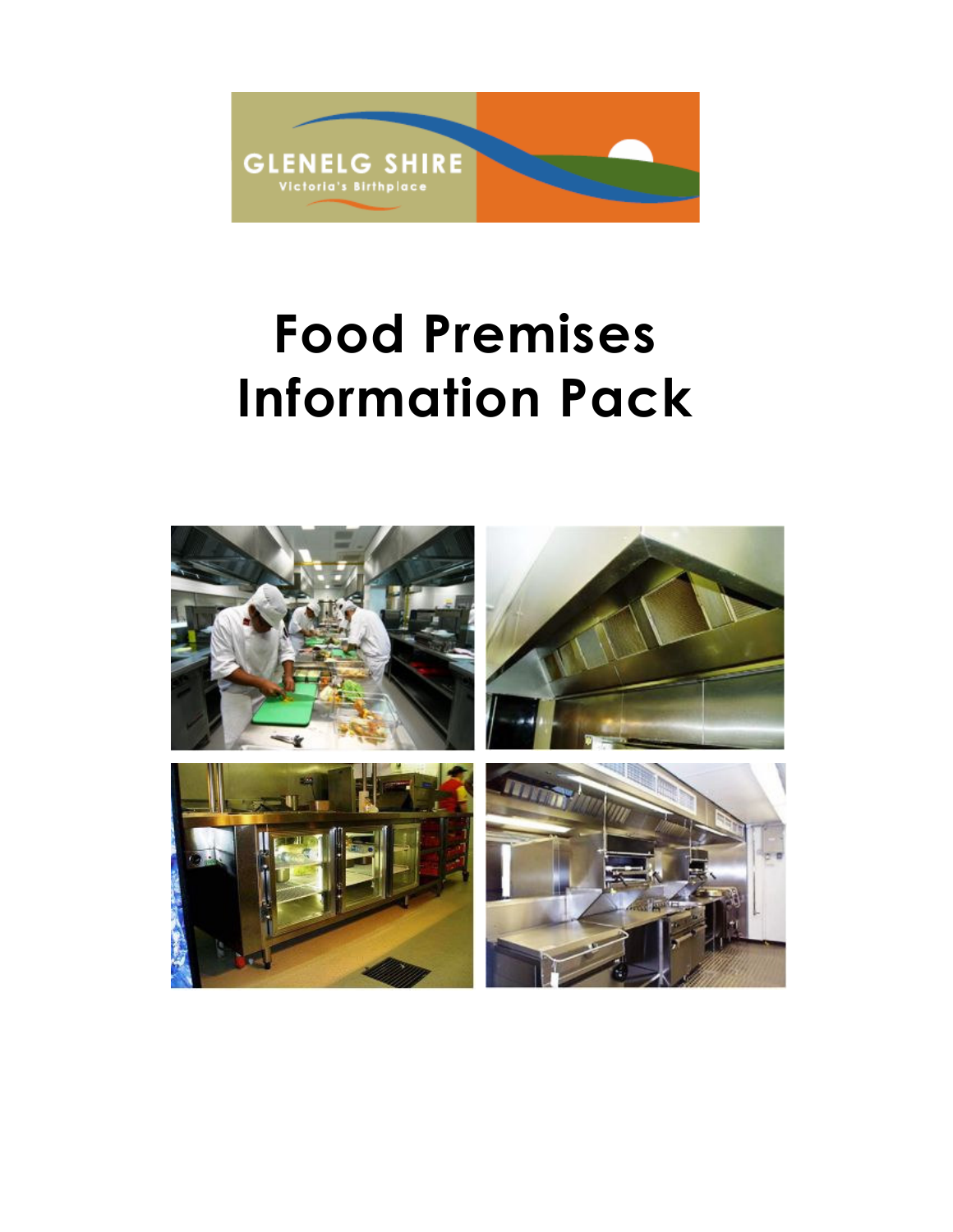## **Table of Contents**

## Page

| 1. |                |  |  |  |  |  |  |  |
|----|----------------|--|--|--|--|--|--|--|
| 2. |                |  |  |  |  |  |  |  |
|    | 2.1.           |  |  |  |  |  |  |  |
|    | 2.2.           |  |  |  |  |  |  |  |
|    | 2.3.           |  |  |  |  |  |  |  |
| 3. |                |  |  |  |  |  |  |  |
|    | 3.1.           |  |  |  |  |  |  |  |
|    | 3.2.           |  |  |  |  |  |  |  |
|    | 3.3.           |  |  |  |  |  |  |  |
|    | 3.4.           |  |  |  |  |  |  |  |
| 4. |                |  |  |  |  |  |  |  |
|    | 4.1.           |  |  |  |  |  |  |  |
|    | 4.2.           |  |  |  |  |  |  |  |
|    | 4.3.           |  |  |  |  |  |  |  |
|    | 4.4.           |  |  |  |  |  |  |  |
|    | 4.5.           |  |  |  |  |  |  |  |
|    | 4.6.           |  |  |  |  |  |  |  |
|    | 4.7.           |  |  |  |  |  |  |  |
|    | 4.8.           |  |  |  |  |  |  |  |
|    | 4.9.           |  |  |  |  |  |  |  |
|    | 4.10.          |  |  |  |  |  |  |  |
|    | 4.11.          |  |  |  |  |  |  |  |
|    | 4.12.          |  |  |  |  |  |  |  |
|    | 4.13.          |  |  |  |  |  |  |  |
|    | 4.14.          |  |  |  |  |  |  |  |
|    | 4.15.          |  |  |  |  |  |  |  |
|    | 4.16.          |  |  |  |  |  |  |  |
|    | 4.17.          |  |  |  |  |  |  |  |
|    | 4.18.          |  |  |  |  |  |  |  |
|    | 4.19.          |  |  |  |  |  |  |  |
|    | 4.20.          |  |  |  |  |  |  |  |
|    | 4.21.          |  |  |  |  |  |  |  |
|    | 4.22.          |  |  |  |  |  |  |  |
|    | 4.23.<br>4.24. |  |  |  |  |  |  |  |
|    | 4.25.          |  |  |  |  |  |  |  |
|    | 4.26.          |  |  |  |  |  |  |  |
|    |                |  |  |  |  |  |  |  |
| 5. |                |  |  |  |  |  |  |  |
| 6. |                |  |  |  |  |  |  |  |
| 7. |                |  |  |  |  |  |  |  |
| 8. |                |  |  |  |  |  |  |  |
| 9. |                |  |  |  |  |  |  |  |
|    |                |  |  |  |  |  |  |  |
|    |                |  |  |  |  |  |  |  |
|    |                |  |  |  |  |  |  |  |
|    |                |  |  |  |  |  |  |  |
|    |                |  |  |  |  |  |  |  |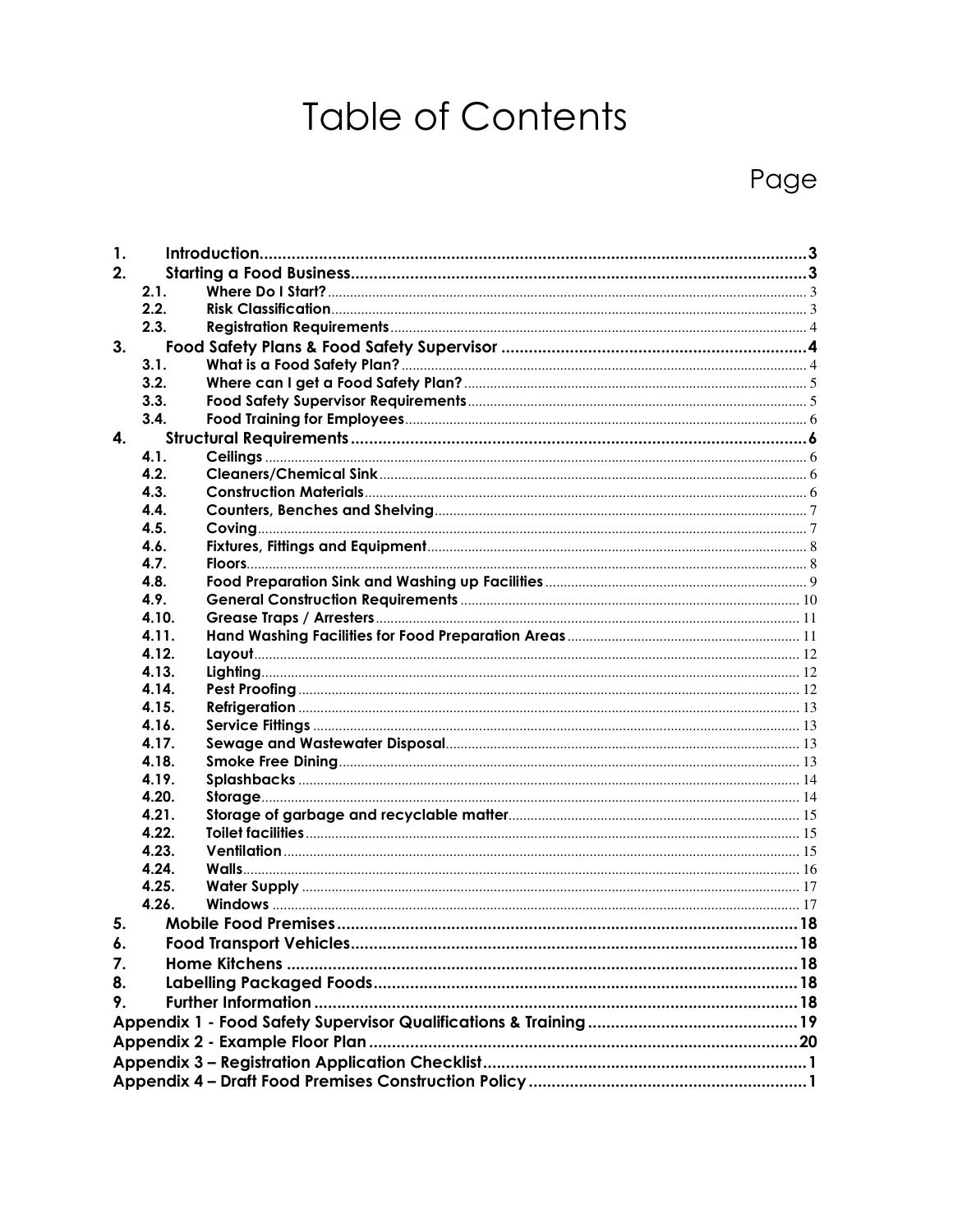## 1. Introduction

The following information has been developed to assist you with the necessary information to ensure that your food premises satisfy the structural and legal requirements associated with running a food business.

## 2. Starting a Food Business

#### 2.1. Where Do I Start?

First you must understand what a food business is. A food business is an enterprise or activity involving the storage, preparation and/or sale of food. Under the Food Act the sale of food also includes those businesses that do not charge a fee directly for the food, but include a fee indirectly as part of another service, for example a Bed and Breakfast.

In Victoria, you cannot operate a food business unless the business is registered with the relevant local Council. A food premises must be registered with Council before food is stored, handled, prepared or sold from that premises. Failure to register your premises is a contravention of the Food Act.

#### 2.2. Risk Classification

There are four classes of food premises – class 1, class 2, class 3 and class 4. This classification system ensures that the regulatory requirements are matched appropriately to the level of food safety risk undertaken at the respective premises. If you are unsure what classification your food premises should be, please contact Councils Environmental Health Team.

#### Class 1

Class 1 premises are those that predominantly handle potentially hazardous food that is served to vulnerable groups such as hospitals, child care centres providing long day care, and aged care facilities such as nursing homes and hostels.

## Class 2

Class 2 premises are those whose main activity is handling unpackaged potentially hazardous foods which need correct temperature control during the food handling process, including cooking and storage, to keep them safe. This includes most restaurants, fast food outlets, pubs, caterers, delicatessens, supermarkets with delicatessens, cafes and most manufacturers.

## Class 3

Class 3 premises are those whose main activities involve the sale of foods not commonly associated with food poisoning. This includes the supply or handling of unpackaged low risk foods, or sale of pre-packaged potentially hazardous foods which simply need refrigeration to keep them safe. This includes some convenience stores, fruit stalls selling cut fruit and wholesalers distributing pre-packaged foods.

## Class 4

Class 4 premises are those whose food handling activities pose low risk to public health. They include premises selling shelf stable pre packaged items and whole uncut fruit and vegetables. For a full list of Class 4 premises, please contact Council.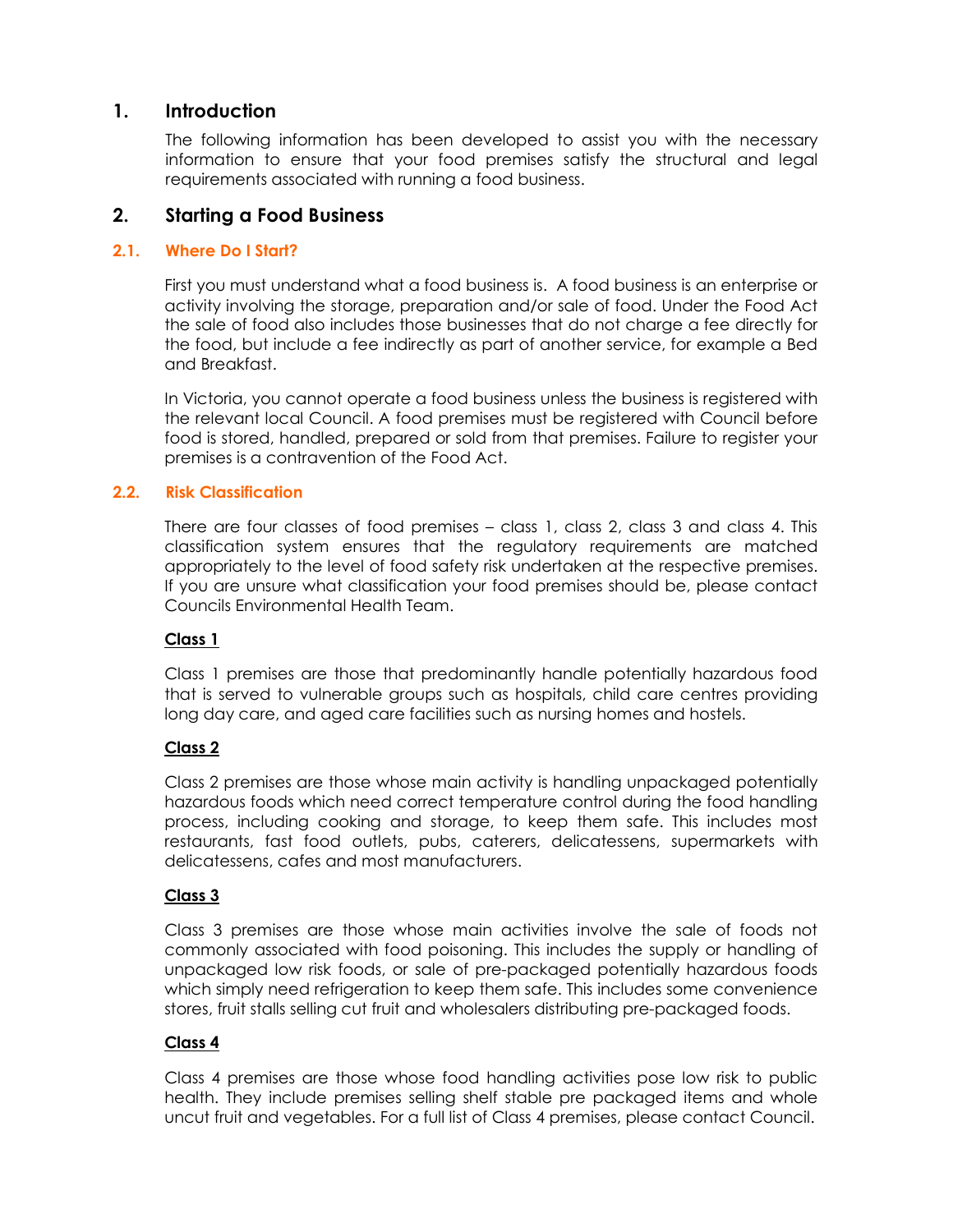#### 2.3. Registration Requirements

In the Glenelg Shire all food premises are registered annually from January 1st to December 31<sup>st</sup>. As part of the registration requirements a member of the Environmental Health Team will assess your premises on an annual basis to ensure compliance with the relevant standards.

Before opening for business you are required to register with your local Council, the Glenelg Shire. To do so, you will need to lodge the following with Council:

- 1. Food Act Registration Form;
- 2. Applicable registration fee;
- 3. Food Safety Plan (Class 1 & Class 2 premises only);
- 4. Food Safety Supervisor Certificate (Class 1 & Class 2 premises only); and
- 5. Detailed floor plan of the premises drawn to scale of not less than 1:100 and showing the proposed use of each room (see Appendix 2).

If you are transferring the registration of an established premise, you must apply to transfer the Food Act registration before settlement. This is the responsibility of both parties.

## 3. Food Safety Plans & Food Safety Supervisor

The table below indicates what Classes require a Food Safety Plan and a Food Safety Supervisor.

| <b>Class</b> | <b>Food Safety Plan</b>          | <b>Food Safety Supervisor</b> |
|--------------|----------------------------------|-------------------------------|
| Class 1      | Yes                              | Yes                           |
| Class 2      | Yes:                             | Yes                           |
| Class 3      | No, but minimum records required | No.                           |
| Class 4      | No.                              | No                            |

Council will provide the minimum record information to Class 3 premises when you register with Council.

#### 3.1. What is a Food Safety Plan?

Class 1 and Class 2 food businesses are required to have a Food Safety Plan to assist them in the operational procedures associated with food safety. These Food Premises must have a copy (either hard copy or electronic copy) of their Food Safety Program on premises for assessment. It is an offence not to have a Food Safety Program available on request.

A Food Safety Plan is a written document that:

- Systematically identifies the potential hazards that may be reasonably expected to occur in each food handling operation that is to be conducted at the food premises.
- Identifies where in a food handling operation each hazard identified can be controlled and the means of control.
- Provides for appropriate corrective action when that hazard or each of those hazards has the potential to contaminate the food or food environment.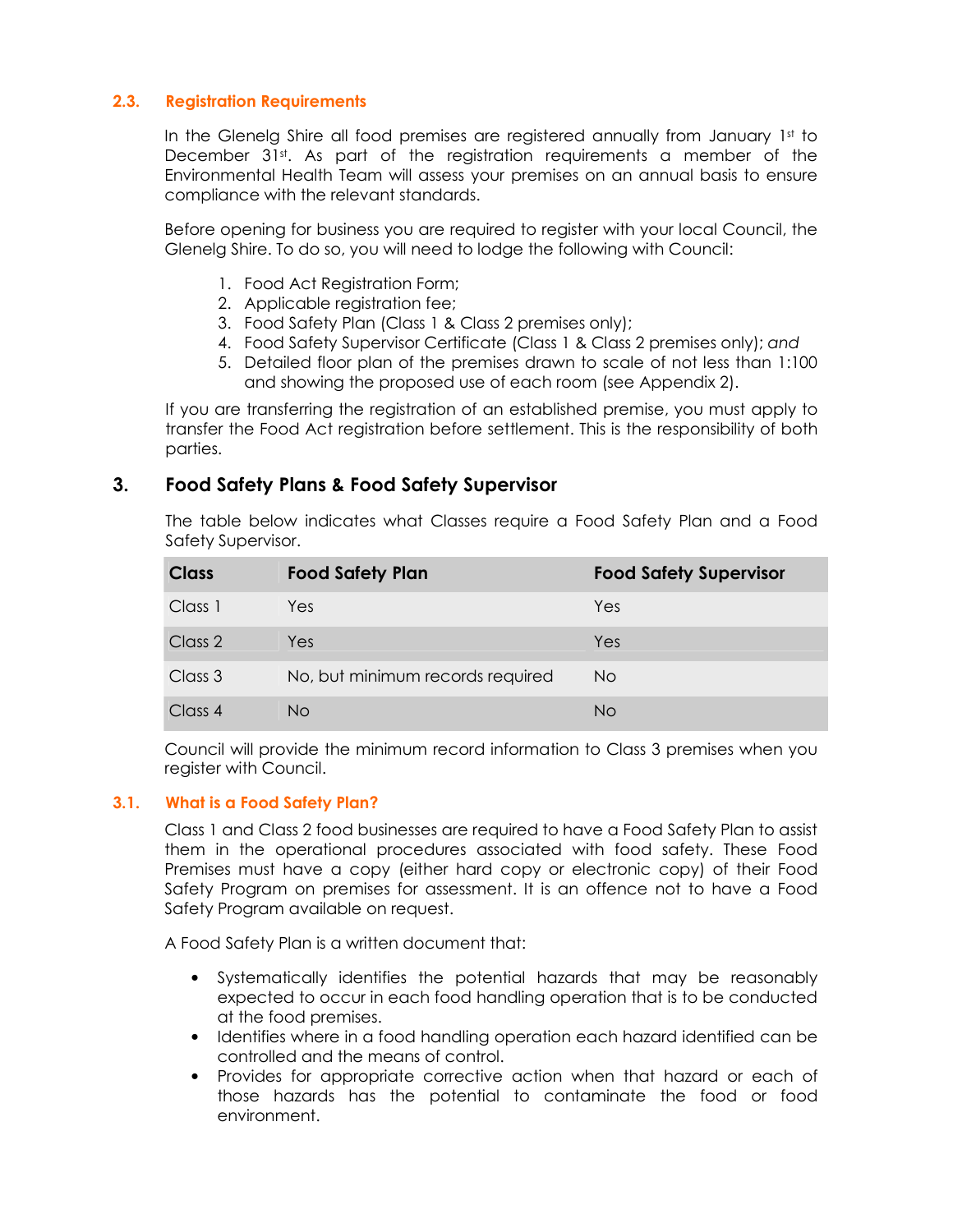• Provides for appropriate records to be made and kept by the proprietor of the food premises demonstrating action taken in relation to or in compliance with the Plan.

#### 3.2. Where can I get a Food Safety Plan?

#### Class 1

Class 1 premises must have a Food Safety Program that is tailored specifically for the food premises (an "independent" or "non-standard" program). Your Food Safety Program must be audited annually by a Third Party Auditor.

For new premises, you must ensure a Third Party Audit of your Food Safety Program is undertaken within the first three months of opening.

All audit reports are required to be lodged with Council 14 days after the audit certificate has been issued. Failure to get a Third Party Food Safety Audit will restrict Councils ability to issue and/or renew your registration.

Audits may only be conducted by auditors certified by the Registrar Accreditation Board Quality Society of Australasia (RABQSA) and who are approved by the Department of Health. If you require an approved Department of Health auditor, please visit www.health.vic.gov.au/foodsafety/bus/auditing.htm

#### Class 2

Council currently has a limited number of copies of the Department of Health's Food Safety Program Template for Class 2 Retail and Food Service Businesses (No.1, Version 2). On request, Council can provide you with a free template if available.

Alternatively, you can download a free copy of the Department of Health's FoodSmart template by logging onto www.foodsmart.vic.gov.au. This template requires you to complete an on-line questionnaire that makes developing your Food Safety Plan quick and easy.

However, you can choose to tailor your own Food Safety Program (an "independent" or "non-standard" Department of Health template). If you do have a "non-standard" template, your Food Safety Program must be audited annually by a Third Party Auditor. Please see the Class 1 requirements for further information on Third Party Audits.

#### 3.3. Food Safety Supervisor Requirements

Class 1 and Class 2 establishments must have a qualified Food Safety Supervisor within their business.

A Food Safety Supervisor is a person within your food establishment who:

- Knows how to recognise, prevent and alleviate the hazards associated with the handling of food at, or from, that premises;
- Has met an appropriate food safety competency standard for the premises;
- Has the ability and the authority to supervise other people handling food at, or from, the premises and ensure that that handling is done safely.

To ensure your nominated Food Safety Supervisor has met an appropriate food safety competency standard please refer to Appendix 1.

Investigations into food poisoning outbreaks usually reveal that these could have been prevented if the staff handling the food were aware of the hazards associated with the production and storage requirements for their product.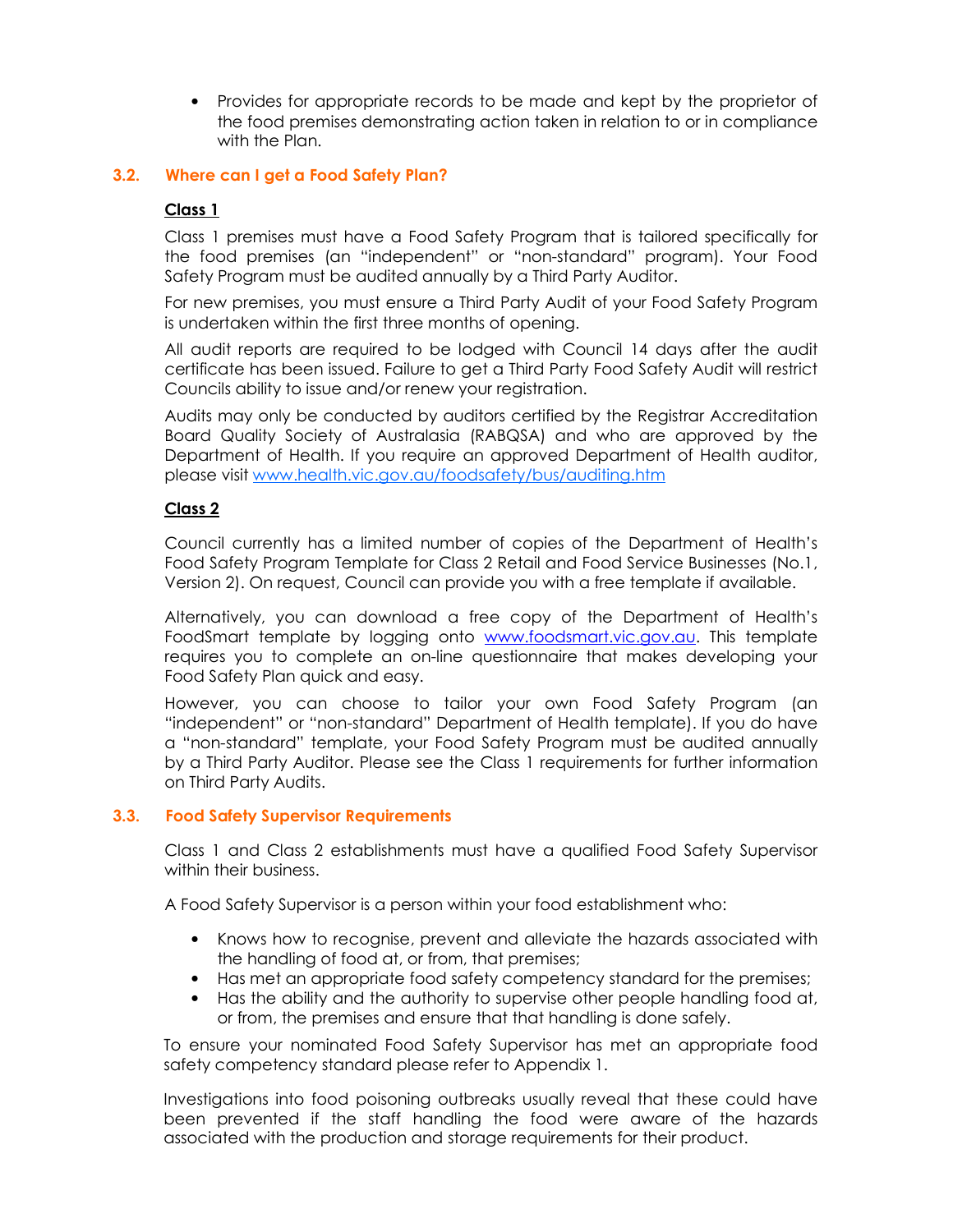#### 3.4. Food Training for Employees

Proprietors of a food business must ensure that all staff undertaking or supervising food handling operations have the skills and knowledge in food safety and food hygiene for the work they do.

An on-line food training program has been developed by the Department of Health to ensure that food handlers have the skills and knowledge of responsible food handling.

To undertake the free course, please visit http://dofoodsafely.health.vic.gov.au

#### 4. Structural Requirements

#### 4.1. Ceilings

Ceilings should be designed and constructed in a way that is appropriate for the activities conducted on the food premises. The ceilings in areas where food is stored, prepared, manufactured or packed should be of a rigid, dustproof, nonabsorbent material and free from any cracks or openings. Ceilings should be smooth and finished in a light coloured washable paint.

Access should be provided to spaces above false or suspended ceilings so that the spaces can be inspected for signs of pests. However, manholes, suspended panel ceilings or drop-in panel ceilings should not be installed in food preparation areas, as they can be very difficult to seal.



#### 4.2. Cleaners/Chemical Sink

A cleaners/chemical sink provided to dispose of sullage water, needs to be installed and supplied with hot and cold water. The sink should be placed at an appropriate height for its intended use. The sink must not be placed in an area where it may compromise chemical safety.

#### 4.3. Construction Materials

All food contact surfaces are required to be constructed so that they will not contaminate food, can be easily and effectively cleaned and sanitised, and that they are impervious to grease, food particles or water. The material/s used should be made of durable, non-toxic material and must be smooth, impervious and easy to clean.

Materials that are not suitable for food preparation areas include lead in ceramic, china and crystal utensils, solder, flux and pewter; galvanised metal in contact with acidic foods; and copper and copper alloys in contact with acidic foods.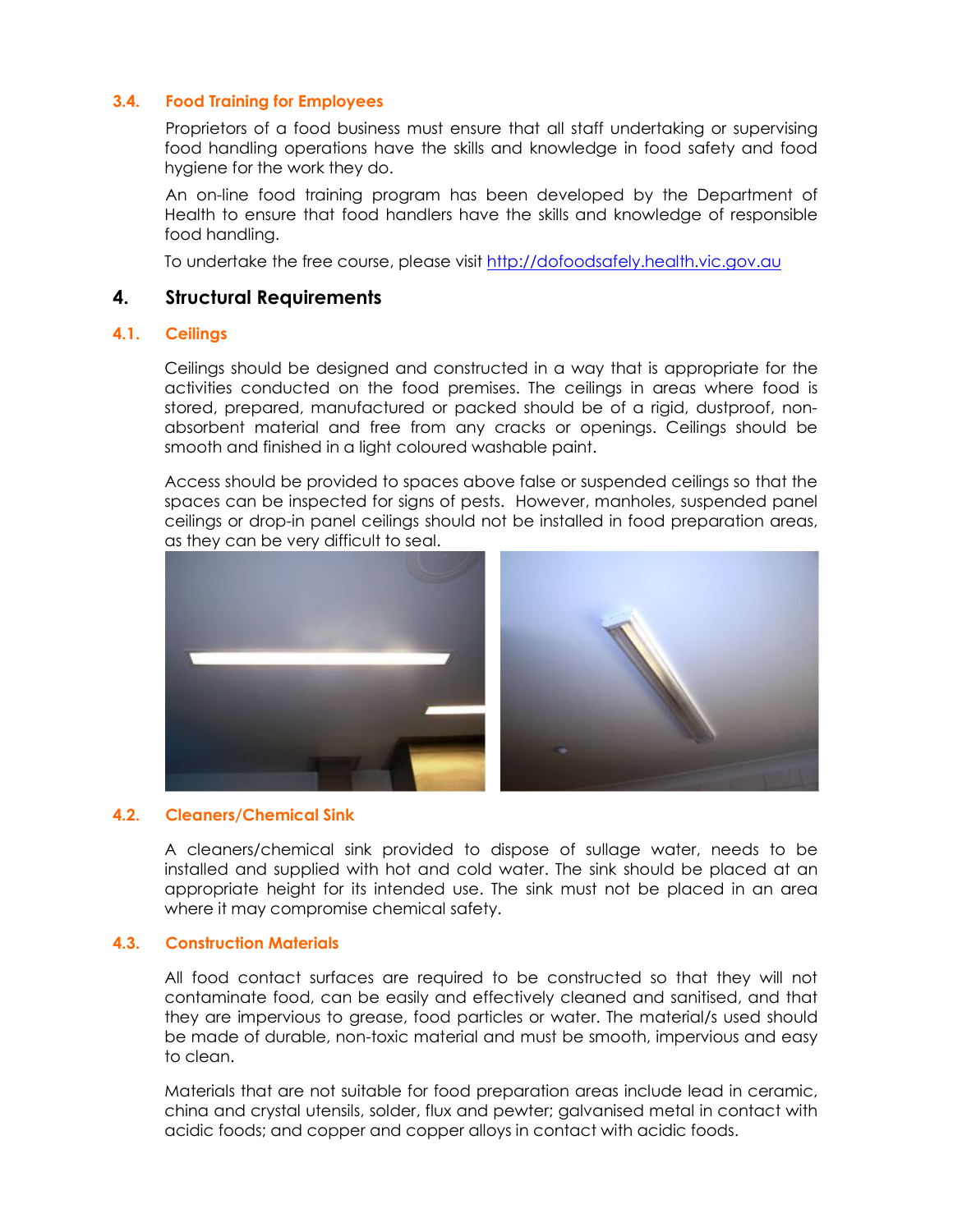#### 4.4. Counters, Benches and Shelving

All food preparation areas such as tables, benches, shelves, trays, fittings or appliances should be constructed of an impervious durable material and be free from cracks and crevices.

Cabinets and/or shelving should be designed so that they are capable of being readily cleansed. Suitable surfaces include stainless steel; timber sealed with an approved sealant; and other approved materials such as laminex.

It is recommended that benches and shelving are located a sufficient distance from the walls unless they are sealed/joined to the wall. Shelving should be kept approximately 150mm clear of the wall and be fixed on metal supports with the lowest shelf not less than 150mm above the floor to allow for cleaning underneath.

Avoid cavities, false bottoms and similar hollow spaces in the construction of fittings and equipment. These spaces provide harbourage for mice and cockroaches.

Any unpackaged food that is on display in the retail area must have sneeze guards in place to protect food from contamination by customers.



#### 4.5. Coving

Coving will greatly assist you in the cleaning and maintenance of your premises in the long term. Coving covers the intersections of floors with walls and exposed plinths. Coving should be installed in wet areas and all food preparation areas. The coving material should be extended up the wall or portioned to a height of not less than 70mm.

Cool room and/or freezer room floors must be coved and finished with an appropriate floor material as specified in Table 4.7.

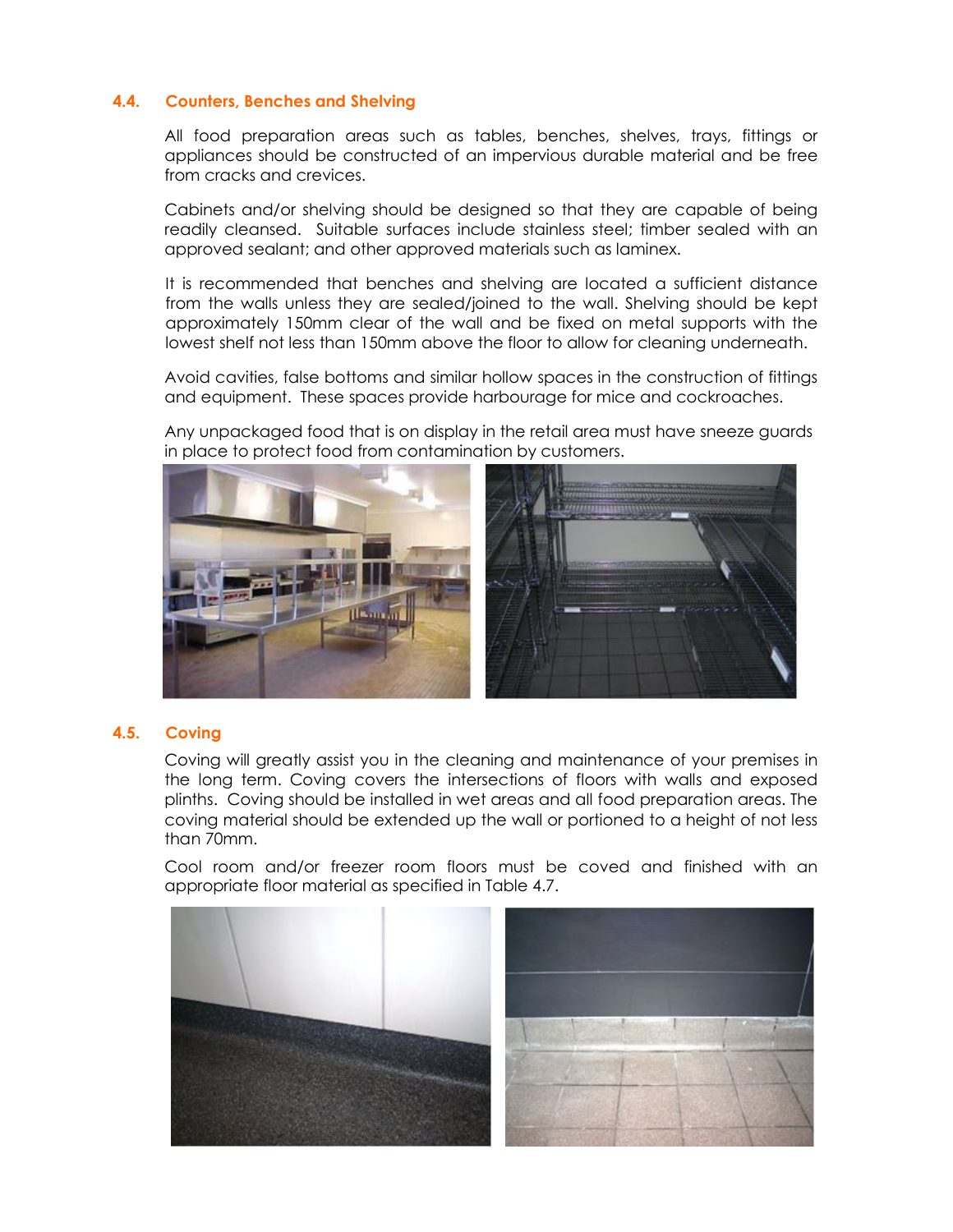#### 4.6. Fixtures, Fittings and Equipment

The term fixtures and fittings apply to items such as benches, shelves, sinks, washbasins, cupboards, light fittings, garbage chutes, and ventilation ducts. Equipment refers to those items used in the preparation, manufacture and sale of food.

Before you purchase any equipment that is to be used in the processing, manufacturing or storage of food, ensure it is of a food grade quality. It is important to consider that the equipment is hard wearing, non-toxic, water resistant, corrosion resistant, has smooth and impervious surfaces, constructed such that joints are effectively sealed, easy to clean, and where possible, finished in a light colour to assist in monitoring cleansing.

All surfaces, including the floors and walls around equipment and fittings as well as the surfaces of the equipment and fittings need to be smooth, impervious and capable of being readily cleansed.

This means wherever possible appliances and equipment should be made moveable. Where appliances and equipment are not made easily moveable (such as a stove, Bain Marie etc) the floor and walls around these items and the surfaces of the equipment itself must be capable of being cleaned. Large food storage bins and mixing bowls that are not easy to move should be fitted with castors to make cleaning easy. These heavy items should be at least 150mm from any walls, unless sealed to the wall with a flexible material; on legs of at least 150mm in height or sealed to the floor on which it standards.



#### 4.7. Floors

Floors within the food preparation area should be:

- Suitable for the processes to be undertaken in the premises.
- Able to be effectively cleansed.
- Unable to absorb grease, oil, food particles or water.
- Laid so that there is no ponding of water.
- To the extent that is practical does not provide harbourage for pests.
- Smooth, impervious and free of cracks and crevices.
- In the interest of safety they should be non-slip and non-abrasive.
- Where possible, floors should be light in colour to aid cleaning.

In any room, where liquid is likely to be spilled or where, due to the nature and volume of the work carried out, large amounts of water are required for cleaning, the floor may need to be graded and drained to an outlet in accordance with building and plumbing regulations.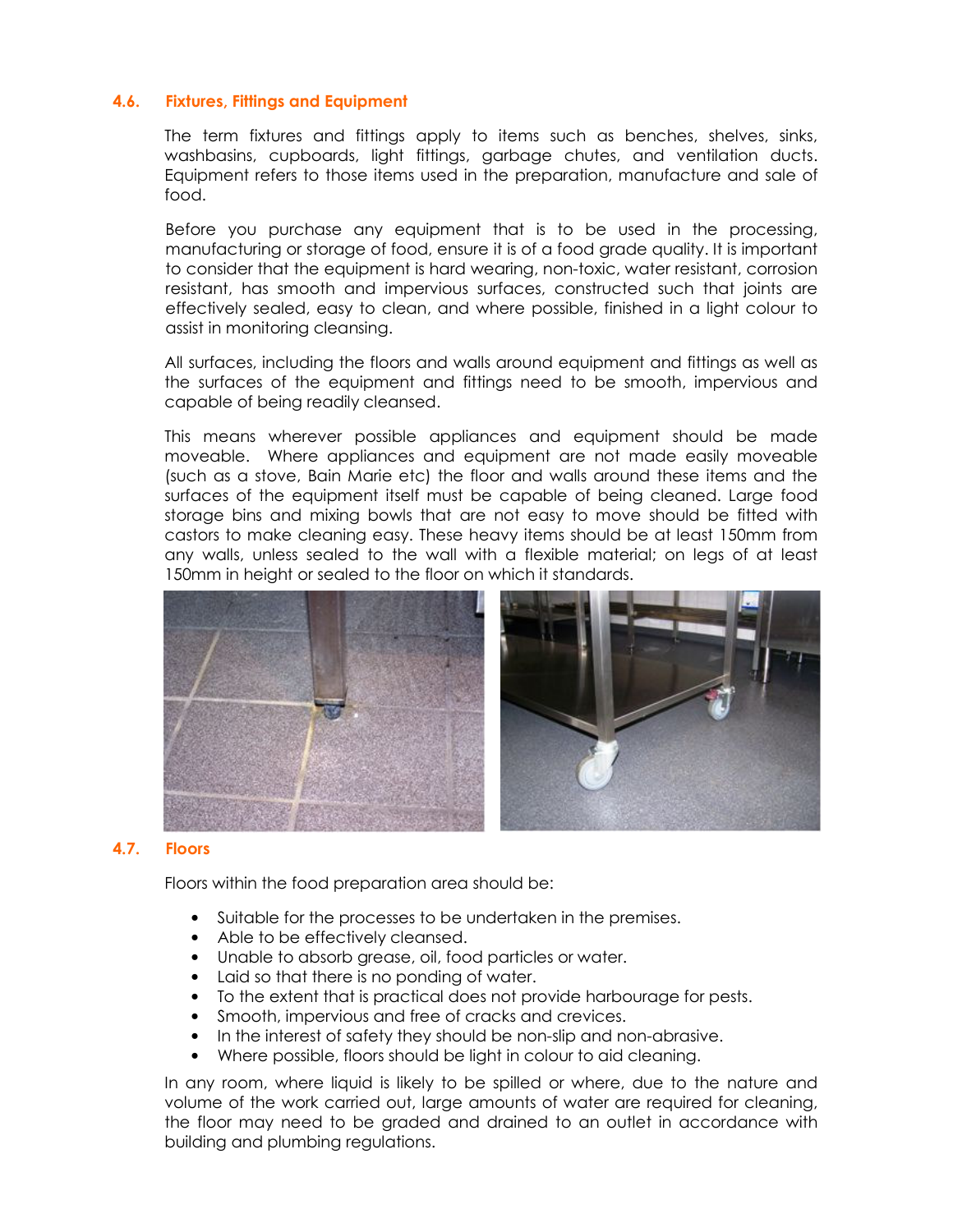| Table 4.7: Suitability of floor finishes for food premises areas |  |  |  |
|------------------------------------------------------------------|--|--|--|
|------------------------------------------------------------------|--|--|--|

| <b>Finish</b>                                | Wet Areas    | Food Preparation | Preparation<br>Vegetable | Servery      | Store Room   | Chillers/freezers | <b>Bin Store</b> | <b>Areas</b><br>Eating | Comments                                                                                                                                                                |
|----------------------------------------------|--------------|------------------|--------------------------|--------------|--------------|-------------------|------------------|------------------------|-------------------------------------------------------------------------------------------------------------------------------------------------------------------------|
| <b>Stainless steel non-slip</b><br>profile   | ✓            | ✓                | $\checkmark$             | $\checkmark$ | $\checkmark$ | $\checkmark$      | $\checkmark$     | $\checkmark$           | Welded joints                                                                                                                                                           |
| <b>Ceramic tiles</b>                         | $\checkmark$ | $\checkmark$     | $\checkmark$             | $\checkmark$ | $\checkmark$ | $\checkmark$      | $\checkmark$     | $\checkmark$           | Epoxy grout                                                                                                                                                             |
| <b>Quarry tiles</b>                          | $\checkmark$ | ✓                | ✓                        | $\checkmark$ | $\checkmark$ | $\checkmark$      | $\checkmark$     | ✓                      | Sealed                                                                                                                                                                  |
| Steel trowel case<br>hardened concrete       |              |                  | ✓                        |              | $\checkmark$ | ✓                 | $\checkmark$     | $\checkmark$           | Smooth sealed finish, no joints                                                                                                                                         |
| <b>Carpet/Carpet tiles</b>                   |              |                  |                          |              |              |                   |                  | $\checkmark$           |                                                                                                                                                                         |
| <b>Wooden flooring</b>                       |              |                  |                          |              |              |                   |                  | $\checkmark$           | Sealed                                                                                                                                                                  |
| <b>Commercial- grade Poly</b><br>vinyl sheet | ✓            | ✓                | ✓                        | ✓            | $\checkmark$ | ✓                 | $\checkmark$     | $\checkmark$           | Heat welded joints (not suitable adjacent hot<br>fat appliance)                                                                                                         |
| <b>Commercial- grade Vinyl</b><br>tiles      |              |                  | ✓                        | $\checkmark$ | $\checkmark$ | $\checkmark$      | $\checkmark$     | $\checkmark$           | Laid over a solid impervious base or an<br>approved underlay is acceptable providing<br>they are laid strictly in accordance with the<br>manufacturer's specifications. |
| <b>Epoxy resins</b>                          | $\checkmark$ | ✓                | ✓                        | ✓            | ✓            |                   | $\checkmark$     | $\checkmark$           |                                                                                                                                                                         |



#### 4.8. Food Preparation Sink and Washing up Facilities

It is advisable to separate areas for washing food from washing equipment. For example, where foodstuffs need to be prepared by immersion in water a separate sink should be installed. Adequate space is also required for the drying of items after washing. For example, the placement of draining boards or drying racks. The washing facilities must be supplied with a continuous supply of potable hot and cold water through a single outlet.

#### Food Preparation Sink

A food preparation sink will be required to be installed if processes in your premises include the frequent washing of fresh products such as fruit and vegetables. This sink is to be supplied with hot and cold water.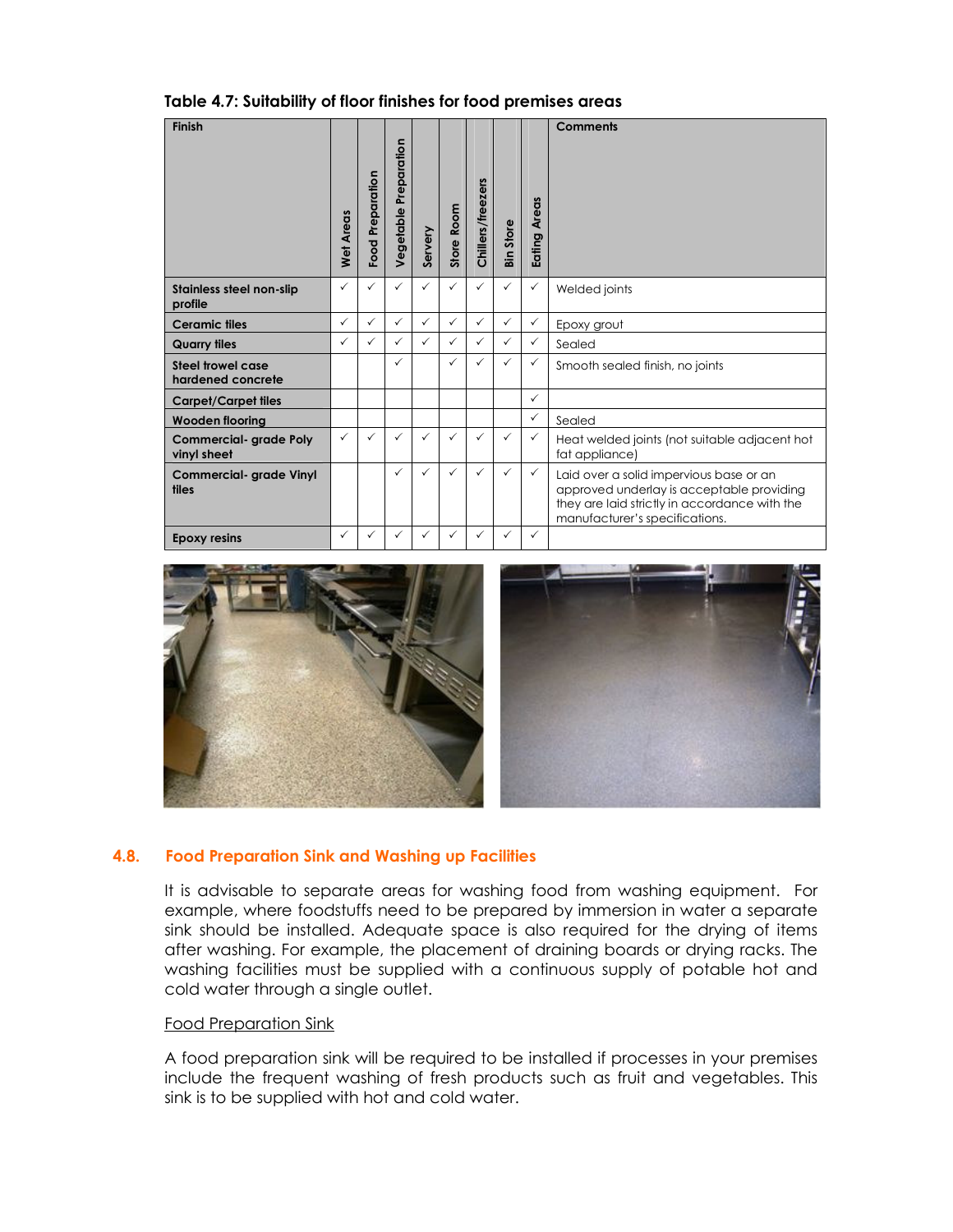#### Washing up Facilities

A designated wash area should be provided for the cleaning of appliances and equipment. Products such as steam, splashes from waste water and cleaning chemicals used during the cleaning process are all potential food contaminants.

A minimum of one stainless steel double bowl sink that has an adequate supply of hot water (77ºC) and cold water through a single outlet is required. One of these sinks must be large enough for washing the largest bowl, saucepan or pot that will be used in the premises. Or alternatively, dishwashers and glass washers can be used to sanitise food contact surfaces and utensils. They shall be capable to undergo a sanitising rinse at 80°C for 2 minutes or 75°C for 10 minutes or 70°C for 15 minutes.

If you install a commercial dishwasher a mechanical exhaust system may be required over the dishwasher when:

- a. The apparatus has:
	- o A total maximum electrical power input of 8kW; or
	- o A total gas input exceeding 20mJ/h; or
- b. The total maximum power input to more than one apparatus exceeds:
	- o 0.5kW electrical power; or
	- o 1.8MJ gas/m2 of floor area of the room or enclosure; or
- c. Where the steam is causing condensation on the walls and ceiling.





#### 4.9. General Construction Requirements

A well designed and built food premises will potentially reduce the risk of food contamination. It will improve the ability for effective cleaning and sanitising and future maintenance to be undertaken.

All food premises are required to be designed and constructed to meet the following criteria:

- Appropriate for the purposes for which it is to be used.
- Provide sufficient space for food production and storage of equipment.
- Promote ease of cleaning, sanitising and maintenance.
- Prevent access by and the harbourage of pests.
- Keep out dust, dirt fumes, smoke and other contaminants.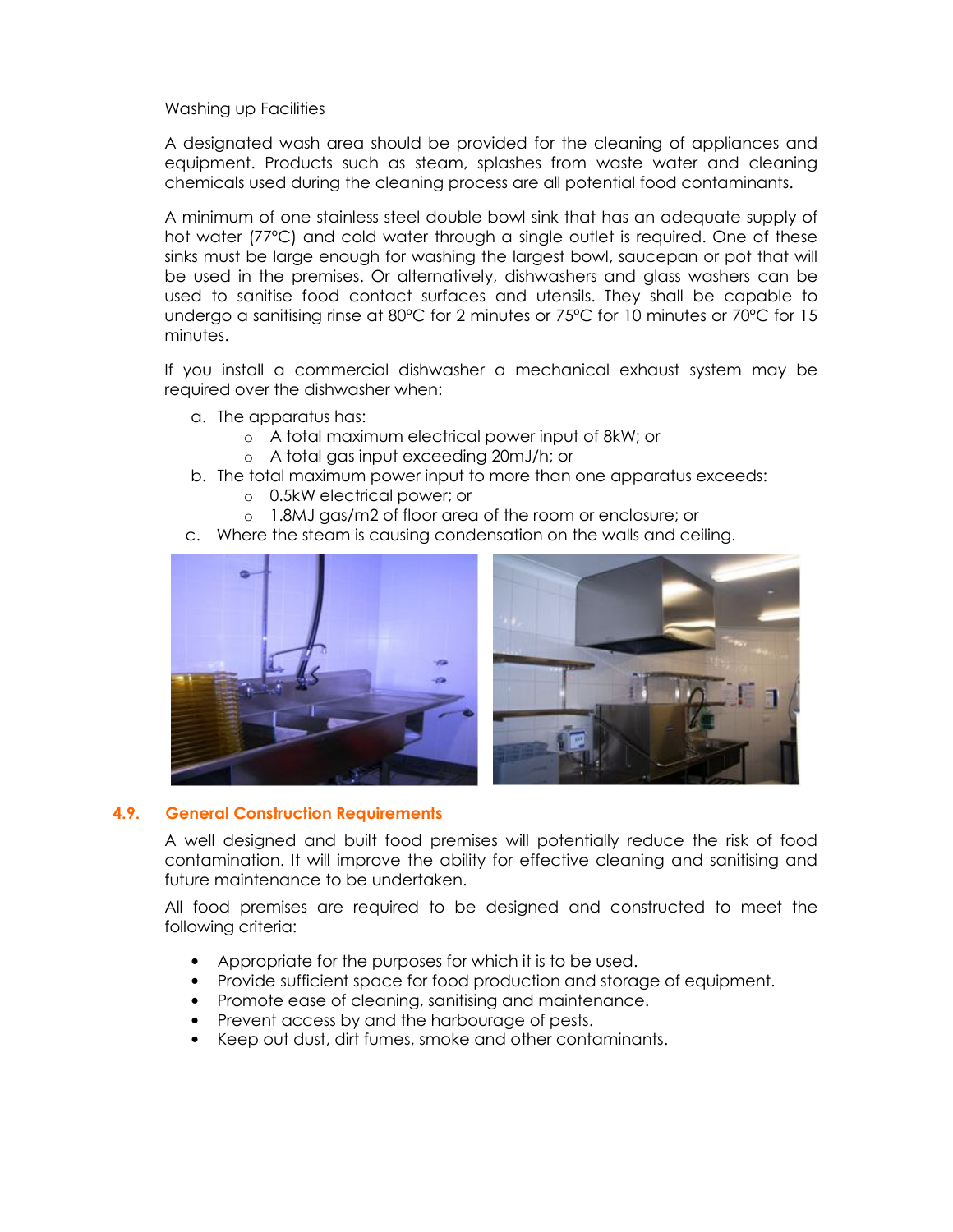#### 4.10. Grease Traps / Arresters

A grease trap/arrester is a device designed to collect fat, oils and food scraps and prevent this material going down the sewer and blocking drains. Grease traps require cleaning on a regular basis.

The grease trap should be situated outside the building so that cleaning and maintenance can be provided without entering the building. Access to grease traps for emptying should not be through areas where exposed food is handled or stored or where food contact equipment and packaging materials are handled or stored to prevent contamination.

Contact your local water authority to determine if your food premises require a grease trap.

#### 4.11. Hand Washing Facilities for Food Preparation Areas

Hand wash basins must be located and installed in the immediate area of food preparation (including serving areas). These basins should be located in a position that is easily accessible to staff (i.e. not situated behind doors, walls and/or obstructed by other equipment/items). They should be no further than 5 metres (except for the toilet hand basins) from any place where food handlers are handling open food.

The basins size should be no smaller than 11 Litres capacity with minimum dimensions of 500mm x 400mm. They must be provided with an adequate supply of hot and cold water through a single outlet, and provided with warm running water of around 40ºC.

They **must** be controlled by a hands free device. Suitable devices are:

- Foot pedal
- Knee lever
- Sensor pad or eye
- Push timer tap

They must be supplied with dispensable soap and single use paper towels or other suitable hand drying equipment.

Note: unless otherwise permitted, wash hand basins shall be free standing and not incorporated into an existing food preparation sink or sink used for cleaning utensils.



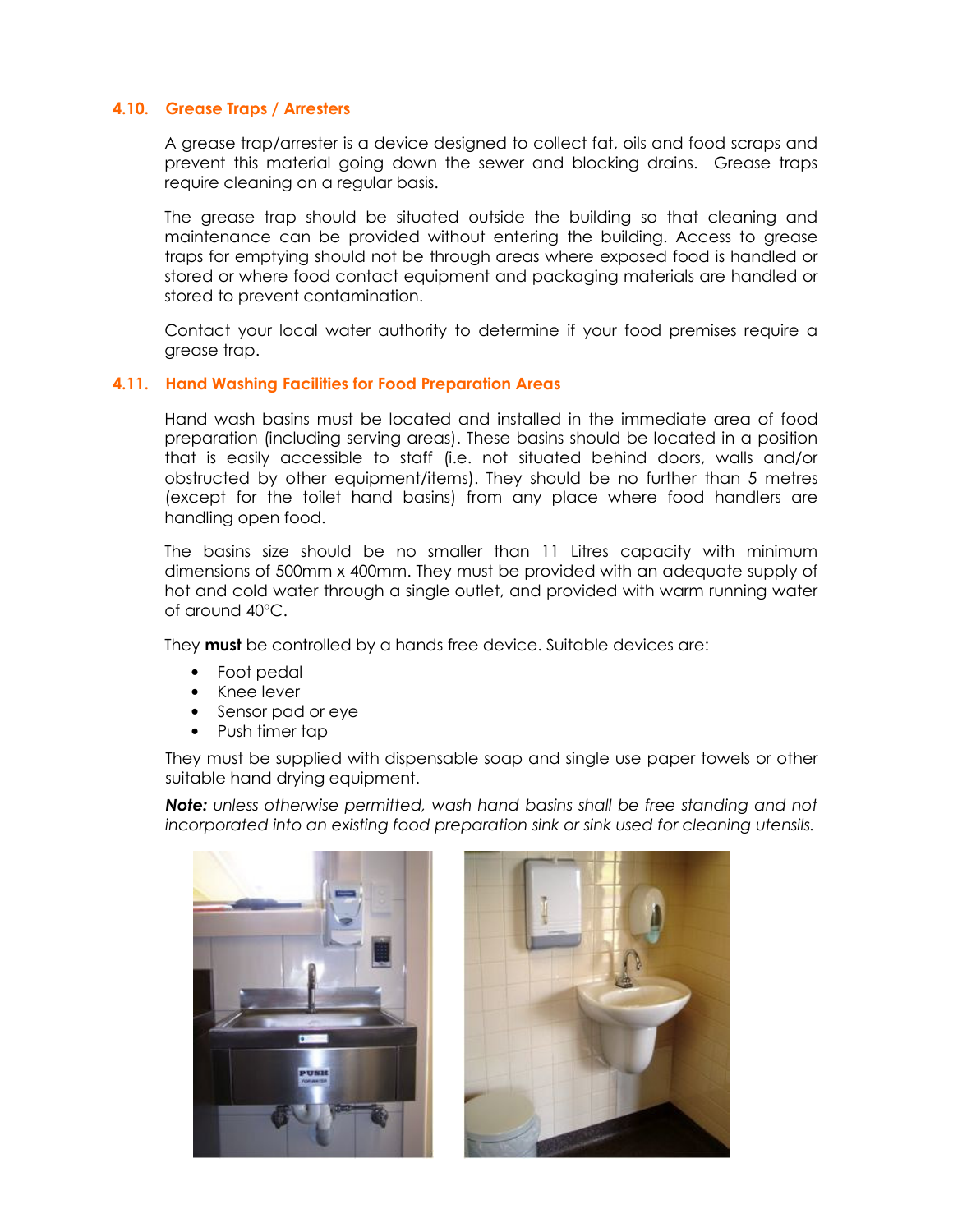#### 4.12. Layout

When designing food preparation areas, the food proprietor must ensure that the entry/exit points are located so that non-food handlers do not have to travel through food preparation areas; that there is adequate space for activities to be conducted on the food premises; and that there is enough storage space.

#### 4.13. Lighting

The Building Code of Australia requires lighting (natural or artificial) to be in accordance with Australian Standard 1680. This means that for health, safety and cleaning purposes all areas including storage rooms, freezers and cool rooms must have adequate light.

For ease of cleaning light fixtures should be recessed into the ceiling or fitted flush to the ceiling. They should be covered with approved shatterproof diffuser covers or sleeves to prevent light globe breakages from contaminating any food products with glass fragments.



#### 4.14. Pest Proofing

Premises must be designed so as to prevent the entry and/or harbourage of rodents, birds, animals and insects.

Gaps under doors and around service pipes are to be eliminated. Doorways must be provided with either:

- A full door fitted with heavy duty self-closer;
- Air curtain;
- A self closing commercial flywire door; or
- Heavy duty plastic strips properly fitted. Strips shall be of a suitable thickness and must span the entire height and width of the doorway.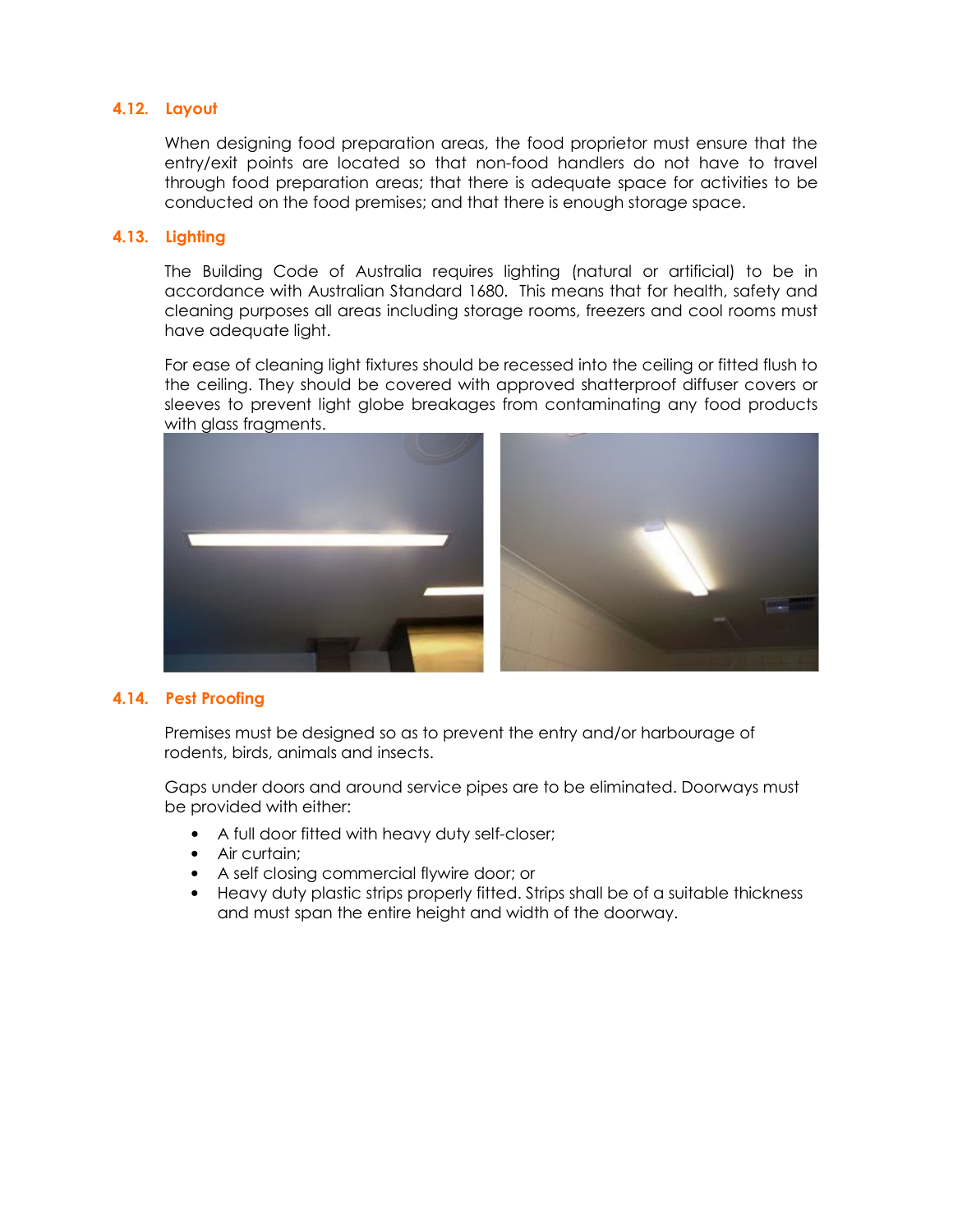#### 4.15. Refrigeration

Adequate refrigeration and/or freezer space must be provided for the storage of all perishable food on the premises. Refrigerators/display cabinets need to be able to keep the food at or below 5ºC and freezers must keep their food frozen (less than - 15ºC). Accurate calibrated thermometers in the Celsius scale must be provided.

Cool room and/or freezer room floors must be coved and finished with an appropriate floor material as specified in Table 4.7. They should have internal and external lining surfaces that are capable of being effectively cleansed; provides



#### 4.16. Service Fittings

For easy cleaning and to avoid providing hiding places for pests, all service fittings such as pipes or electrical conduits should either be concealed in walls or fixed on brackets to provide approximately 25mm clearance between the pipe and adjacent vertical surface and 100mm between the pipe and adjacent horizontal surface.

All gaps around service pipes entering or exiting the food preparation area are to be sealed to prevent the entry of pests and vermin. Avoid boxing in exposed pipes as this area provides excellent harbourage for cockroaches and mice.

#### 4.17. Sewage and Wastewater Disposal

All wastewater from the premises (including dishwashers) must be drained directly to the sewer and/or an approved onsite wastewater treatment system.

#### 4.18. Smoke Free Dining

Outdoor dining or drinking areas where there is a roof in place and walls that cover more than 75% of the total notional wall area are required to be smoke free.

Smoking is prohibited in enclosed licensed premises.

Owners of enclosed license premises or an outdoor dining or drinking area must display acceptable "No Smoking" signs to clearly indicate smoke free premises or area.

Note: Please contact Councils Environmental Health Team for a copy of the Smoke Free Guide: Licensed Premises and Outdoor Dining and Drinking Areas and smoke free dining stickers.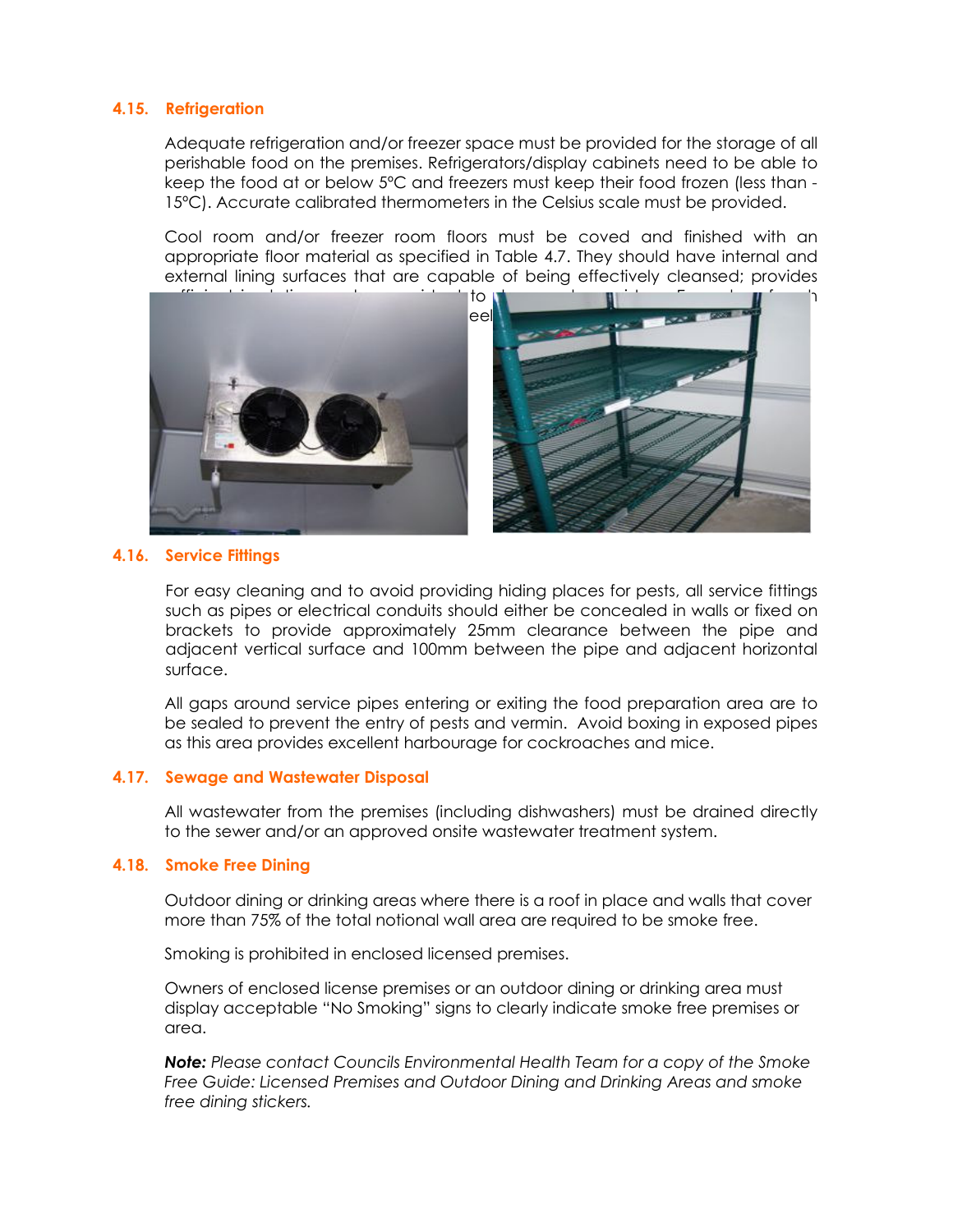#### 4.19. Splashbacks

Splashbacks should adhere directly to the wall so that there is no gaps where cockroaches or other pests could hide or where liquids or food particles etc. could collect. There should not be any fixing screws, cracks or crevices.

Guidelines for Splashback Construction:

- Ideally, splash backs should be carried to a height of 450mm above the bench tops, wash hand basins and similar fittings.
- Splash backs situated behind cooking equipment, such as ovens or fryers should be heat resistant. Stainless steel sheet is the preferred splash back behind commercial cooking equipment laid from the floor junction to canopy, as it is heat resistant and easy to clean. Tiles for example, may fall off due to the heat generated from the cooking process.
- Floor to wall splashbacks are to extend to a height of 1.8 metres.
- Avoid open joints when attaching sheeting materials to walls.
- Architraves, skirting boards, picture rails should be avoided in food preparation areas as they collect dust and add to cleaning duties.
- Suitable Splashback finishes include stainless steel, laminated plastics (Formica, laminex etc) and glazed tiles.



#### 4.20. Storage

Storage areas for the nature of the business must be provided for dry goods, packaging and wrapping materials, and crockery and equipment. All food storage areas must be located so that there is no likelihood of non food items contaminating food or food contact surfaces. All such storage areas should be provided with sufficient shelving ensuring that food will not be stored on the floor.

All food storage areas must be adequately pest proofed to ensure that there is no risk of contamination by pests. This would include ensuring that all dry ingredients are kept in impervious air-tight containers with tight fitting lids on shelves or on castors. Dry goods and/or bulk storage not in impervious containers must be stored at least 250mm above the floor.

Storage facilities for chemicals/cleaning products and equipment, staff personal effects, office supplies and wastes should be kept separate from food storage and preparation areas.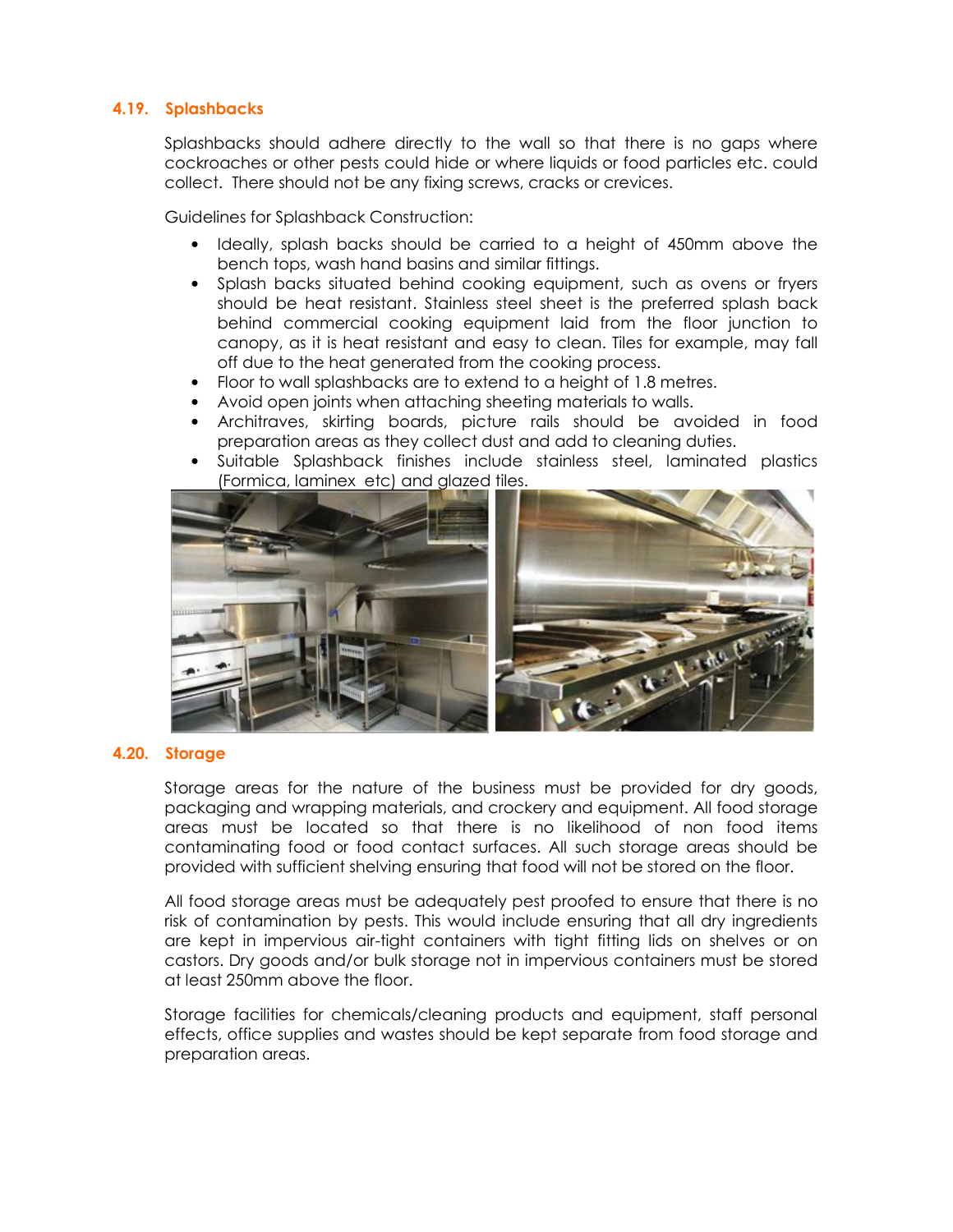#### 4.21. Storage of garbage and recyclable matter

A separate area with a bin wash facility is to be provided for the storage of rubbish bins and recycling materials.

The storage area is to be paved, graded and drained to the sewer or approved wastewater treatment system. The area should also be provided with a hot and cold water supply.

Any external garbage areas are to be adequately fenced or secured. Facilities for the storage of garbage and recyclable matter must be of an appropriate size to store garbage and recyclable matter on the food premises.

Store the garbage in a sealed receptacle that is impervious and is supplied with a close fitting lid. All storage bins must be capable of being effectively cleaned.

#### 4.22. Toilet facilities

It is recommended that separate toilet facilities are provided for staff and customers, if possible. Where toilets are not provided in the food premises, food handlers **must** have access to toilet facilities.

Hand wash facilities, with hot and cold running water through a single outlet, must be located immediately adjacent or next to the toilet. Disposable paper towel or air hand dryer and liquid hand soap is to be provided at all times.

Toilets are to be constructed in accordance with the Building Code of Australia. The Building Code of Australia provides guidance on what is considered to be an adequate number of toilets and toilet type (e.g. disabled access toilets). For further assistance please seek advice from Council's Building Department.

#### 4.23. Ventilation

Food premises must have adequate mechanical ventilation to effectively remove fumes, smoke, steams and vapours from food premises.

The Building Code of Australia requires equipment to be provided in accordance with Australian Standard 1668.2 for the collection, conveyance and discharge of fumes or vapour from all cooking or food heating appliances and from washing appliances.

A mechanical exhaust system that complies with Australian Standard 1668.2 must be provided for all cooking equipment. A mechanical exhaust system may also be required for commercial dishwashers.

Exhaust hoods shall be provided with approved metal washable dry type grease filters in accordance with Appendix E of Australian Standard 1668.2 – 1991.

Canopies are required to be "boxed in" to the ceiling, so that no ledges or voids between the canopy hood and the ceiling are created.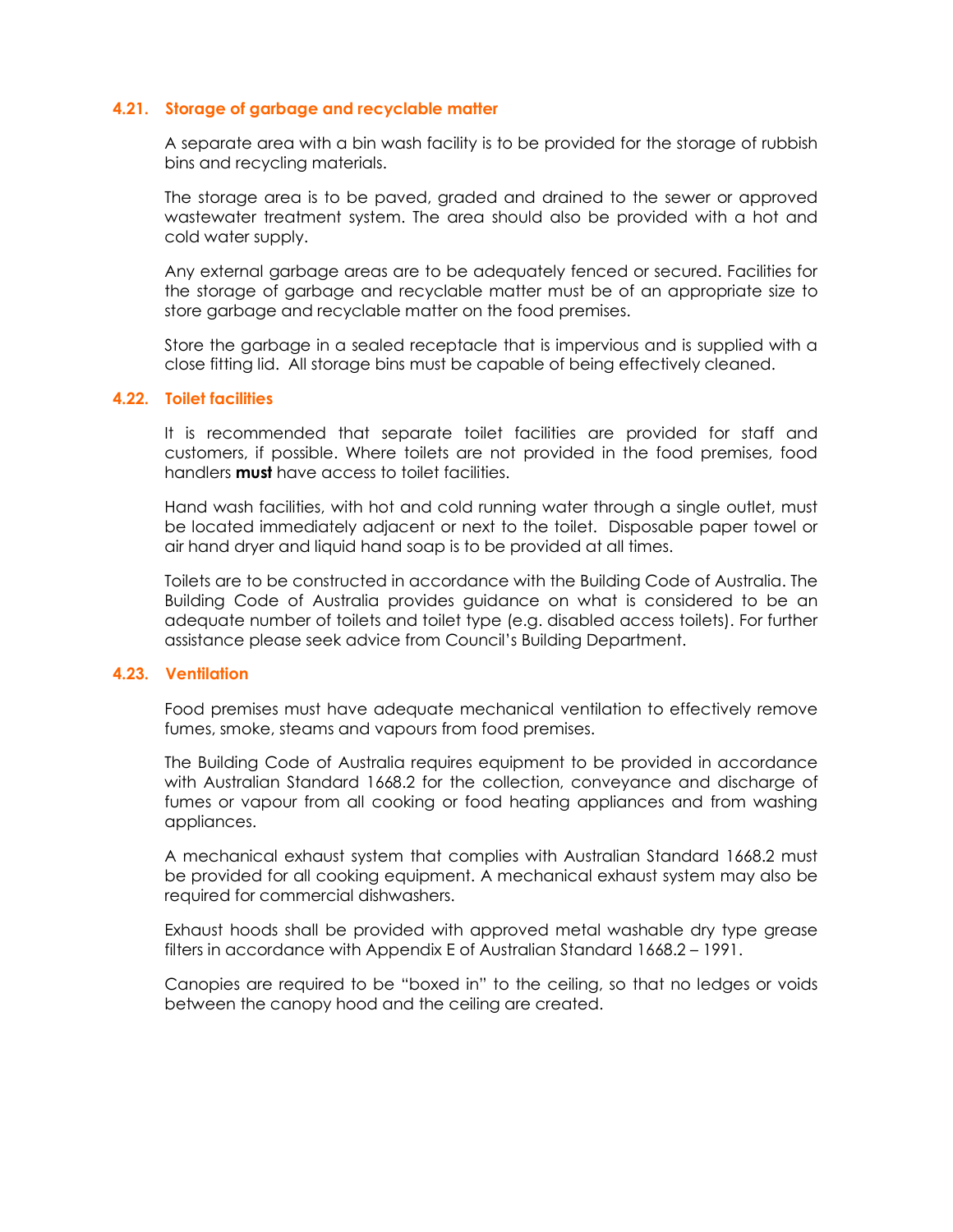To determine whether a ventilation system is adequate the following should be considered:

- Does food preparation or other activities (such as cleaning) produce fumes, smoke, steam or any vapours?
- Does the ventilation system remove ALL steam and fumes?
- Are air intakes for 'make-up air' located so they enable 'fresh' air to enter the food preparation area?
- Does the system draw air into 'clean' preparation rooms from areas of the premises where operations generate dust or airborne microbiological contaminates that could cause contamination problems?

If you answered yes to any of the above, mechanical ventilation may be needed. A copy of Australian Standard 1668.2 can be purchased from





#### 4.24. Walls

Walls should be designed and constructed in a way that is appropriate for the activities conducted on the food premises. All walls in food preparation areas are to be of an impervious material to a height of at least 1.8 metres from floor level.

All wall surfaces, including doors and their surrounding fittings in the food preparation, handling and storage areas are required to be smooth, impervious, hard wearing and capable of being readily cleansed. Any intersections between walls and ceilings are to be tightly joined, sealed and dustproof. They must be unable to provide harbourage for pests.

In areas where wall damage is likely to occur, such as behind cooking appliances, food preparation benches and water fixtures; a hardwearing, impact resistant surface such as stainless steel splashback is essential (see section 4.19).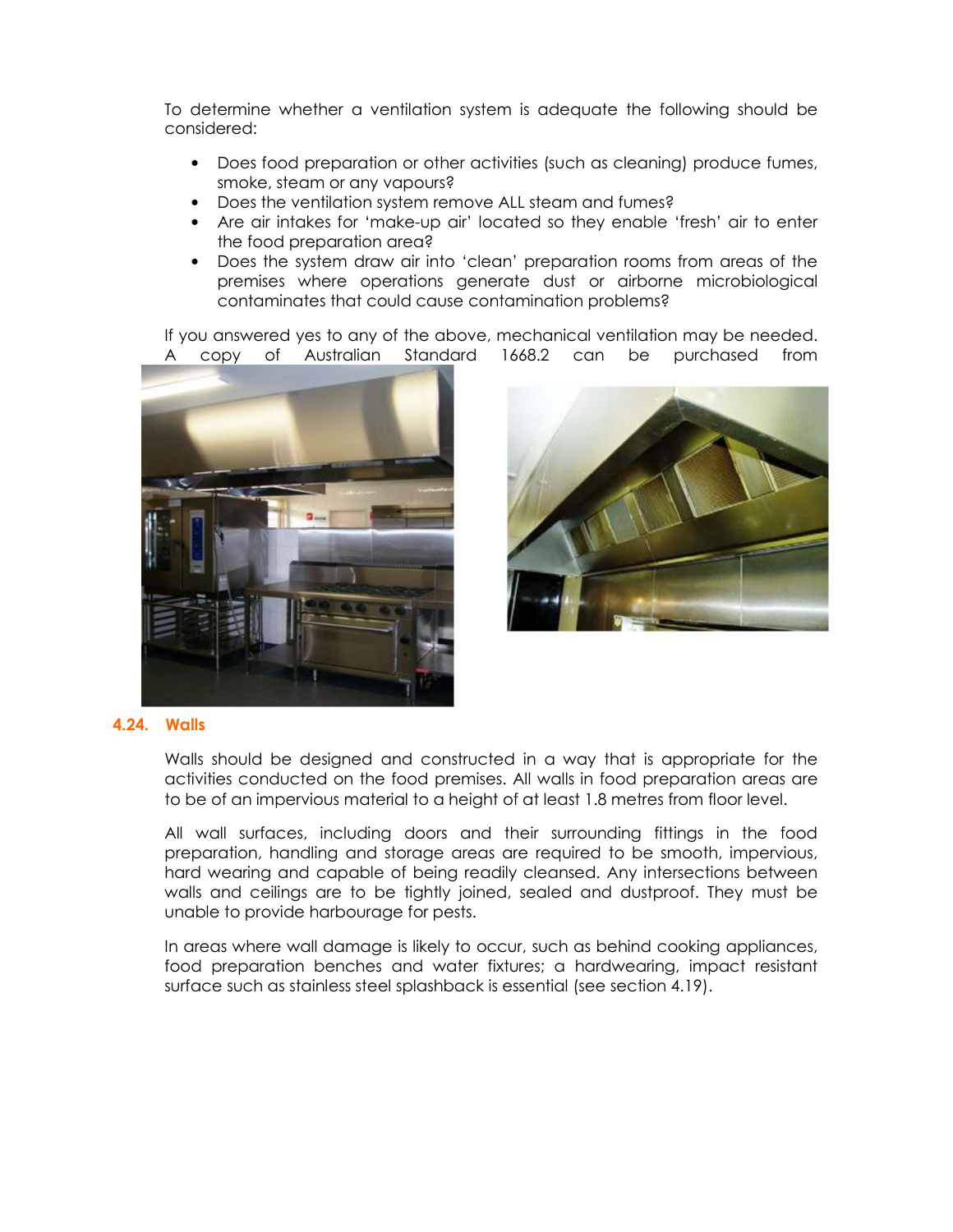|  |  | Table 4.24: Suitability of wall surfaces for food premises areas |
|--|--|------------------------------------------------------------------|
|--|--|------------------------------------------------------------------|

| <b>Finish</b>            |                  |                  |                          |              |                   |                   |              |                 | <b>Comments</b>                                                                                                        |
|--------------------------|------------------|------------------|--------------------------|--------------|-------------------|-------------------|--------------|-----------------|------------------------------------------------------------------------------------------------------------------------|
|                          | <b>Wet Areas</b> | Food Preparation | Preparation<br>Vegetable | Servery      | <b>Store Room</b> | Chillers/freezers | Bin Store    | Areas<br>Eating |                                                                                                                        |
| Stainless steel non-slip | $\checkmark$     | ✓                | $\checkmark$             | $\checkmark$ | $\checkmark$      | $\checkmark$      | $\checkmark$ | $\checkmark$    | Welded joints. Waterproof screw covers                                                                                 |
| <b>Ceramic tiles</b>     | ✓                | ✓                | $\checkmark$             | $\checkmark$ | $\checkmark$      | $\checkmark$      | $\checkmark$ | $\checkmark$    | Epoxy grout                                                                                                            |
| <b>Vinyl Sheet</b>       | ✓                | $\checkmark$     | ✓                        | $\checkmark$ | $\checkmark$      | $\checkmark$      | $\checkmark$ | $\checkmark$    | Heat welded joints                                                                                                     |
| <b>Painted Plaster</b>   |                  |                  |                          |              | ✓                 |                   | $\checkmark$ | $\checkmark$    | Smooth finish                                                                                                          |
| <b>Feature brick</b>     |                  |                  |                          |              |                   |                   |              | $\checkmark$    |                                                                                                                        |
| <b>Steel sheet</b>       |                  |                  |                          |              |                   |                   | $\checkmark$ |                 | Welded or sealed joints                                                                                                |
| <b>Aluminium sheet</b>   | ✓                | ✓                | $\checkmark$             | $\checkmark$ | $\checkmark$      | $\checkmark$      | $\checkmark$ | $\checkmark$    | Welded or sealed joints                                                                                                |
| <b>Towelled cement</b>   |                  |                  | ✓                        | $\checkmark$ | $\checkmark$      | $\checkmark$      | $\checkmark$ | $\checkmark$    | Polished surface                                                                                                       |
| <b>Wood panelling</b>    |                  |                  |                          |              |                   |                   |              | $\checkmark$    | Wood sealed                                                                                                            |
| <b>Painted brickwork</b> |                  |                  |                          |              | $\checkmark$      |                   | $\checkmark$ | $\checkmark$    | Flush joints and solid surfaces                                                                                        |
| Concrete                 |                  |                  |                          |              | $\checkmark$      |                   | $\checkmark$ | $\checkmark$    | Smooth finish, sealed joints                                                                                           |
| <b>Pre-formed panels</b> | ✓                | $\checkmark$     | ✓                        | $\checkmark$ | ✓                 | $\checkmark$      | $\checkmark$ | $\checkmark$    | H bar joints mastic sealed. In wet areas/food<br>preparation must be integrated into a dwarf<br>wall or set on plinth. |



#### 4.25. Water Supply

There must be an adequate supply of potable water for all activities conducted on the food premises. Where the water source comes from a rainwater tank the proprietor must ensure that the water meets Australian Standards.

Provide an adequate supply of hot and cold water that is sufficient in capacity to enable the business to carry out its operation even during peak operating times (e.g. appropriate volume, temperature and pressure).

#### 4.26. Windows

Windows should be situated away from the food preparation area, as windowsills are capable of gathering dust. Any window that can be opened must be fitted with a fly screen. Louver windows are not permitted.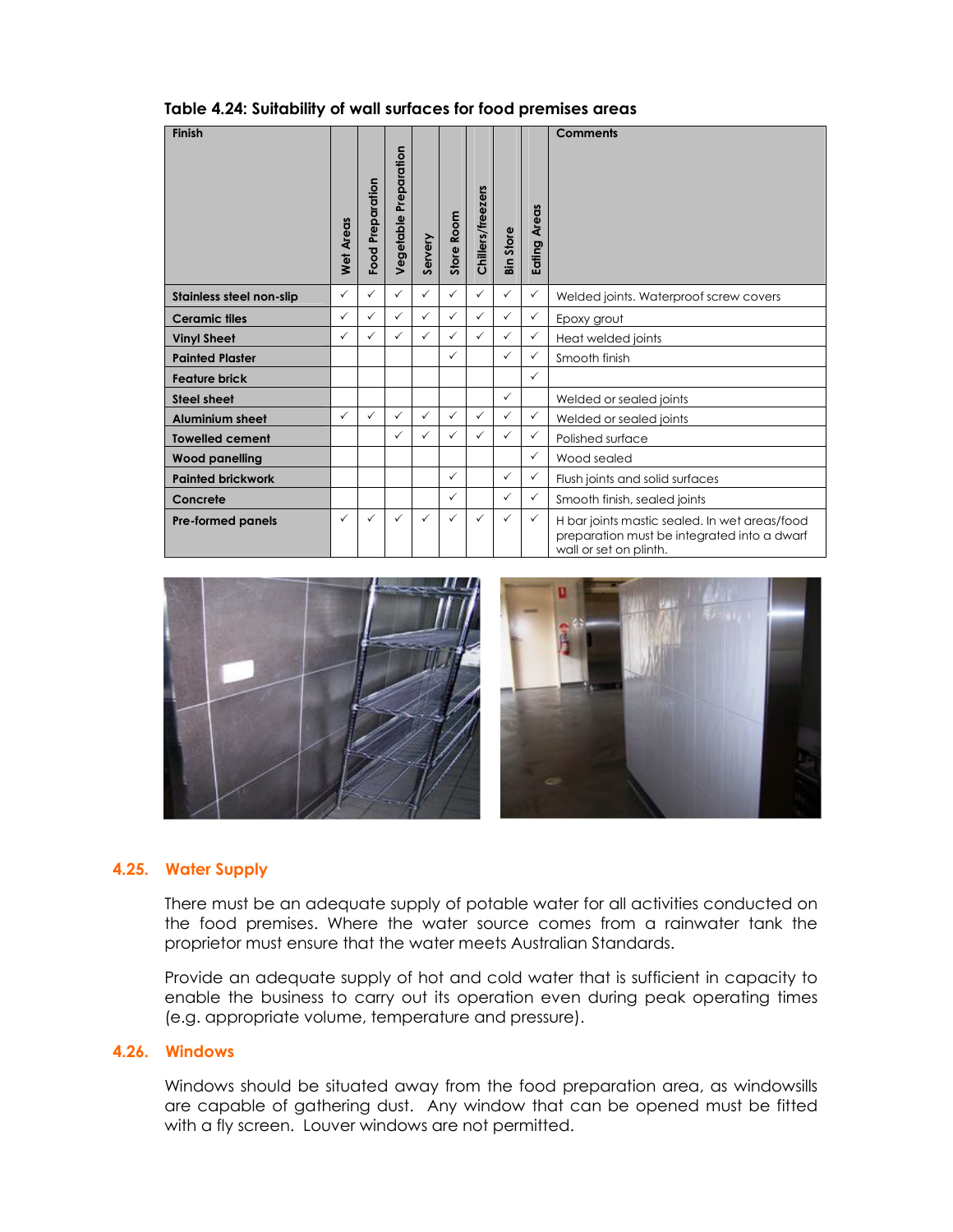## 5. Mobile Food Premises

Vehicles that are used for preparing or selling food are defined as a food premises and must comply with the requirements of a food premises. For the requirements, please see Section 4 - Structural Requirements in this Information Pack.

Mobile Food Vehicles that are not connected to a reticulated water supply will have to ensure that the vehicles are supplied with a potable water source and equipped with water storage tanks that have sufficient capacity for the period of trading. The vehicle should also be fitted with a waste water tank external to the vehicle (capacity of at least 50 Litres). All wastewater must be disposed of at an approved wastewater disposal facility.

Operating permits may be required in certain locations. Please contact Councils' Local Laws department for further information.

## 6. Food Transport Vehicles

Vehicles used to transport food only (e.g. food delivery), must be designed and constructed to protect food from potential contaminates.

## 7. Home Kitchens

Home kitchens are defined as a food premises and must comply with the requirements of a food premises. For the specific requirements, please see Section 4 – Structural Requirements in this Information Pack.

## 8. Labelling Packaged Foods

For information on labelling requirements for packaged foods that you may handle and/or prepare such as slices, cakes, jams, preservatives etc, please contact Council's Environmental Health Team for a copy of the "Home Kitchens / Labelling Guidelines."

#### 9. Further Information

If you want to know more on how you can comply with the skills and knowledge requirements of the Food Safety Standards, Food Standards Australia New Zealand (FSANZ) has developed a document 'Food Safety: Guidance on skills and knowledge for food businesses - Advice for food businesses on the skills and knowledge requirement of Food Safety Standard 3.2.2' which can be obtained from their website - www.foodstandards.gov.au or by calling 1300 652 166.

#### For Further Information Please Contact

Glenelg Shire Council's Environmental Health Team **图 5522 2229 or 5522 2246** Email: gandrews@glenelg.vic.gov.au or bporter@glenelg.vic.gov.au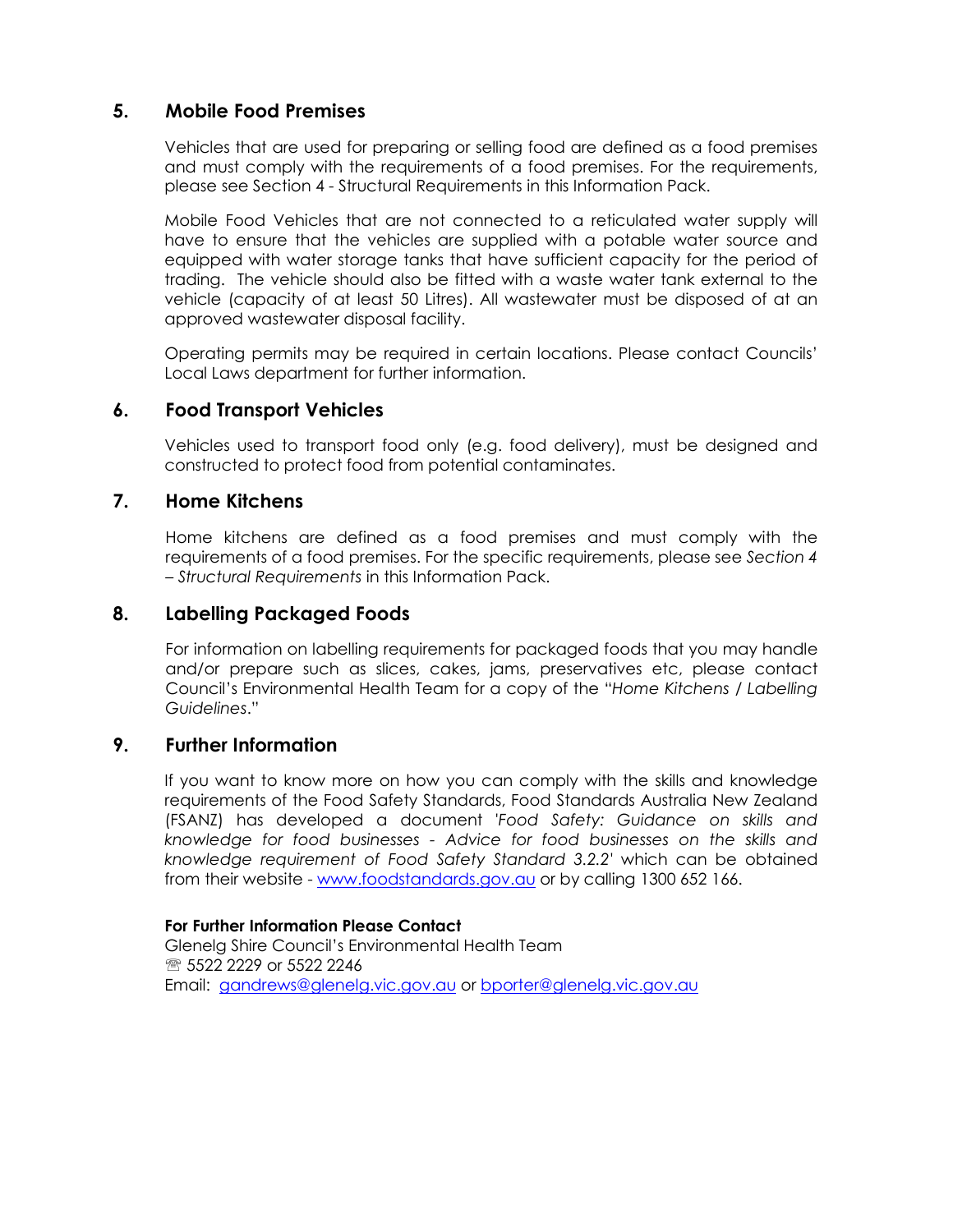## Appendix 1 - Food Safety Supervisor Qualifications & Training

The Food Act define 'Food Safety Competency Standards' as a food safety competency standard approved by a relevant State, National or international statutory or regulatory body. These competency standards are as follows:

| Area                                                      | <b>Competency Standard</b>                                                                                                                                                                                                     |
|-----------------------------------------------------------|--------------------------------------------------------------------------------------------------------------------------------------------------------------------------------------------------------------------------------|
| <b>Food Processing</b><br>Industry                        | <b>FDFCORFSYA</b> - Follow Work Procedures to Maintain Food Safety<br>&<br><b>FDFCORFSY2A</b> - Implement the Food Safety Program and<br>procedures                                                                            |
| Retail                                                    | <b>SIRRFSA001A</b> - Apply Retail Food Safety Practices                                                                                                                                                                        |
| <b>Hospitality</b>                                        | <b>SITXOHS002A</b> - Follow Workplace Hygiene Procedures<br>&<br><b>SITXFSA001A</b> - Implement Food Safety Procedures                                                                                                         |
| <b>Community &amp; Health</b><br><b>Services Industry</b> | <b>HLTFS207B</b> - Follow Basic Food Safety Practices<br>&<br><b>HLTFS310B</b> - Apply and Monitor Food Safety Requirements<br>&<br><b>HLTS309B</b> - Oversee the Day-to-Day Implementation of Food Safety<br>in the Workplace |

The following courses aim to give all Food Handlers access to good quality training and are suitable for any person involved in food preparation.

| <b>Education Provider</b>        | <b>Phone Number</b> | <b>Email / Web address</b>        |
|----------------------------------|---------------------|-----------------------------------|
| South West Tafe                  | 55648967            | shortcourses@swtafe.vic.edu.au    |
| <b>Westvic Work Force</b>        | 5521 0700           | portland@westvic.org.au           |
| <b>Workskills Portland</b>       | 5523 1645           | admin@workskillsemployment.com.au |
| <b>CFT International Pty Ltd</b> | 1300 665 633        | www.cft.com.au                    |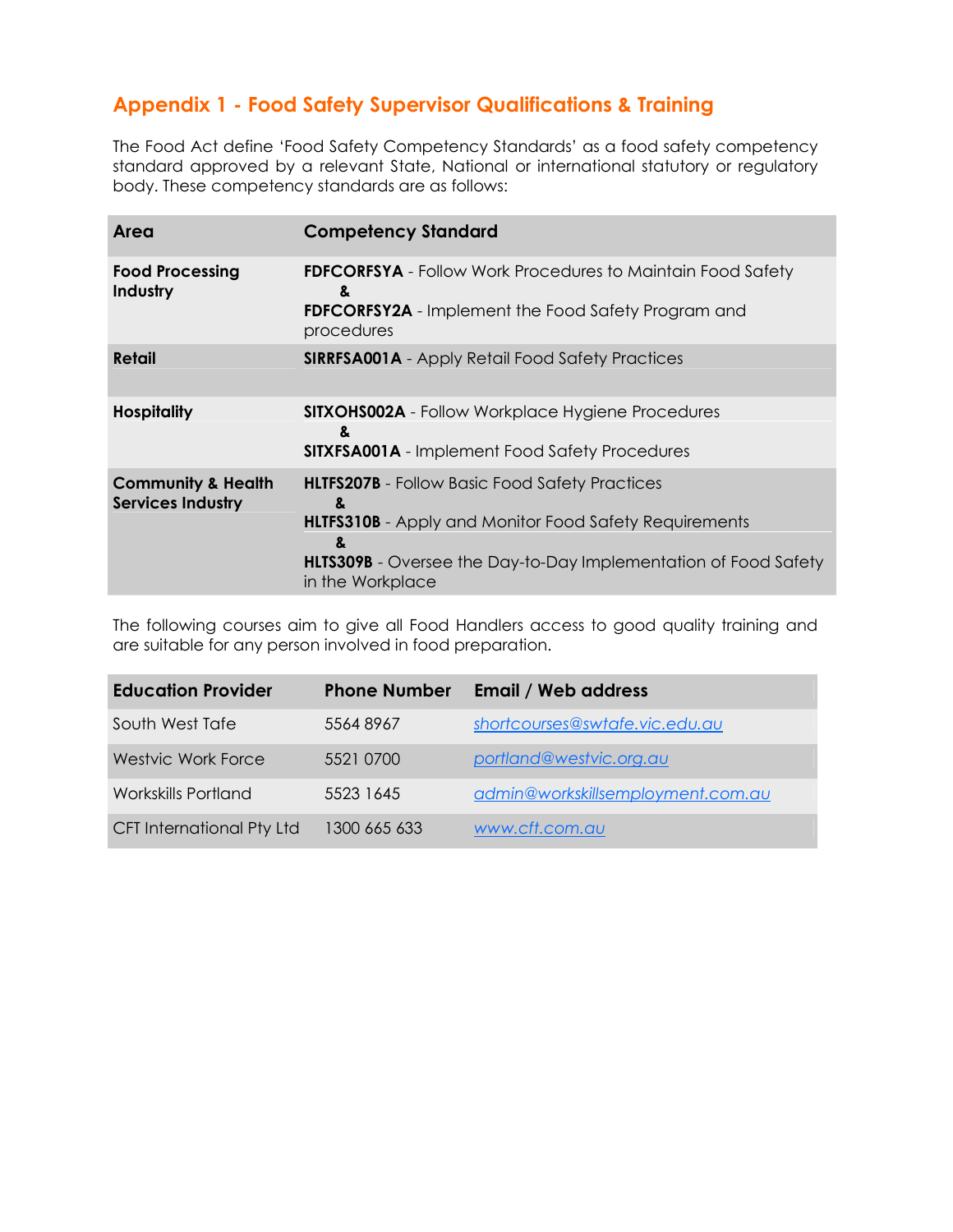## Appendix 2 - Example Floor Plan



- 1. Vinyl flooring in all food storage and preparation areas. Coved to all vertical surface (min 75mm).
- 2. Stainless Steel (S.S.) bench top with 300mm laminate splash back. Shelf under fixed on legs. Bottom shelf 150mm clear of floor.
- **3.** Double bowl sink with 300mm laminate splash back.
- 4. Dish Washer.
- 5. S.S. bench and shelf under on casters.
- 6. S.S. bench fixed on legs. Bottom shelf 150mm clear of floor.
- 7. Double deep fryer on wheels.
- 8. Grill on legs 150mm high.
- 9. Stove on legs 150mm high.
- 10. Exhaust canopy 150mm clearance from internal edge of grease gutter to external edge of all cooking equipment (must comply with AS 1668). The void between the top of the canopy and the ceiling has been covered / boxed in by stainless steel.
- 11. S.S. bench top with 300mm splash back. Laminate cupboards under on legs 150mm high.
- 12. Hand wash basin with 300mm high tiled splash back. Hot and cold water supplied through a common outlet.
- 13. Laminated shelving 25mm clear of wall.
- 14. S.S. shelving 25mm clear of wall.
- 15. Waste Storage / Disposal.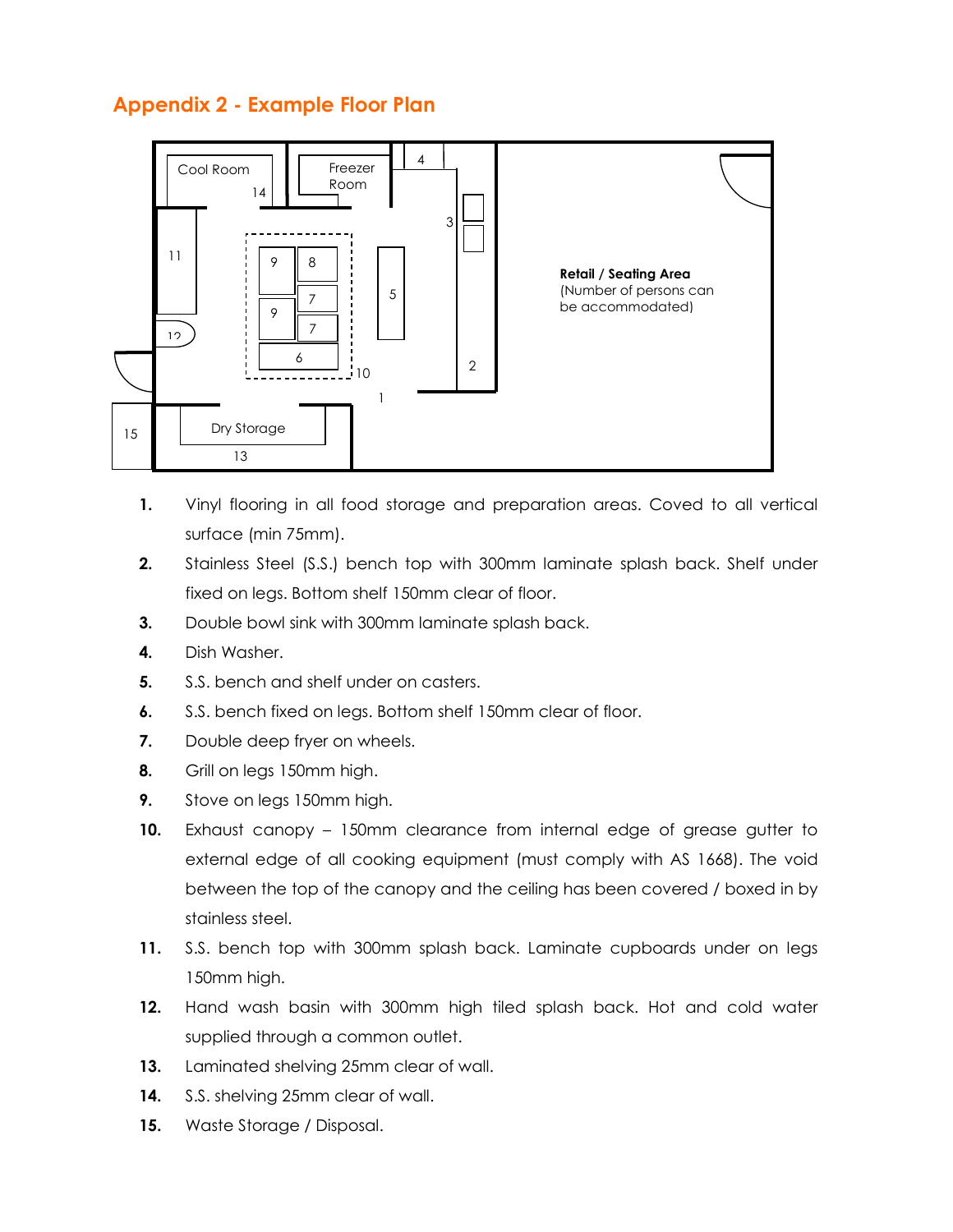## Appendix 3 – Registration Application Checklist

|          | To ensure your application can be processed quickly please check that you have<br>addressed the following issues.                                                                                                                               |
|----------|-------------------------------------------------------------------------------------------------------------------------------------------------------------------------------------------------------------------------------------------------|
|          | If you are constructing the premises ensure you obtain approval from the relevant<br>authority prior to commencing work on the premises (e.g. Council Planning and<br>Building approval/s).                                                     |
|          | Obtain Food Act Registration Form from Council.                                                                                                                                                                                                 |
|          | Develop a Food Safety Plan. See Sections 3.1 and 3.2 for what a Food Safety Plan is<br>and where to obtain one from.                                                                                                                            |
|          | Obtain Food Safety Supervisor Qualifications. See Section 3.3 and Appendix 1 for<br>further information.                                                                                                                                        |
|          | Develop site plan of premises, detailing the interior layout of the proposed premises.<br>See Appendix 2 for an example floor plan.                                                                                                             |
|          | Develop operational procedures for cleaning and sanitising.                                                                                                                                                                                     |
|          | Contact the Business License Centre for information.                                                                                                                                                                                            |
|          | Contact Small Business Victoria for business advice and information.                                                                                                                                                                            |
|          | Contact the appropriate industry association for advice.                                                                                                                                                                                        |
| Finally. |                                                                                                                                                                                                                                                 |
|          | Submit application form, together with a detailed floor plan, Food Safety Plan,<br>Food Safety Supervisor Competency Units, operational procedures for cleaning<br>and sanitising, and the appropriate registration fee and arrange for on-site |

#### For Further Information Please Contact

assessment of premises with Councils Environmental Health Officer.

Glenelg Shire Council's Environmental Health Team **® 5522 2229 or 5522 2246** Fax: 5522 2290 Email: gandrews@glenelg.vic.gov.au or bporter@glenelg.vic.gov.au

PO Box 152, Portland 3305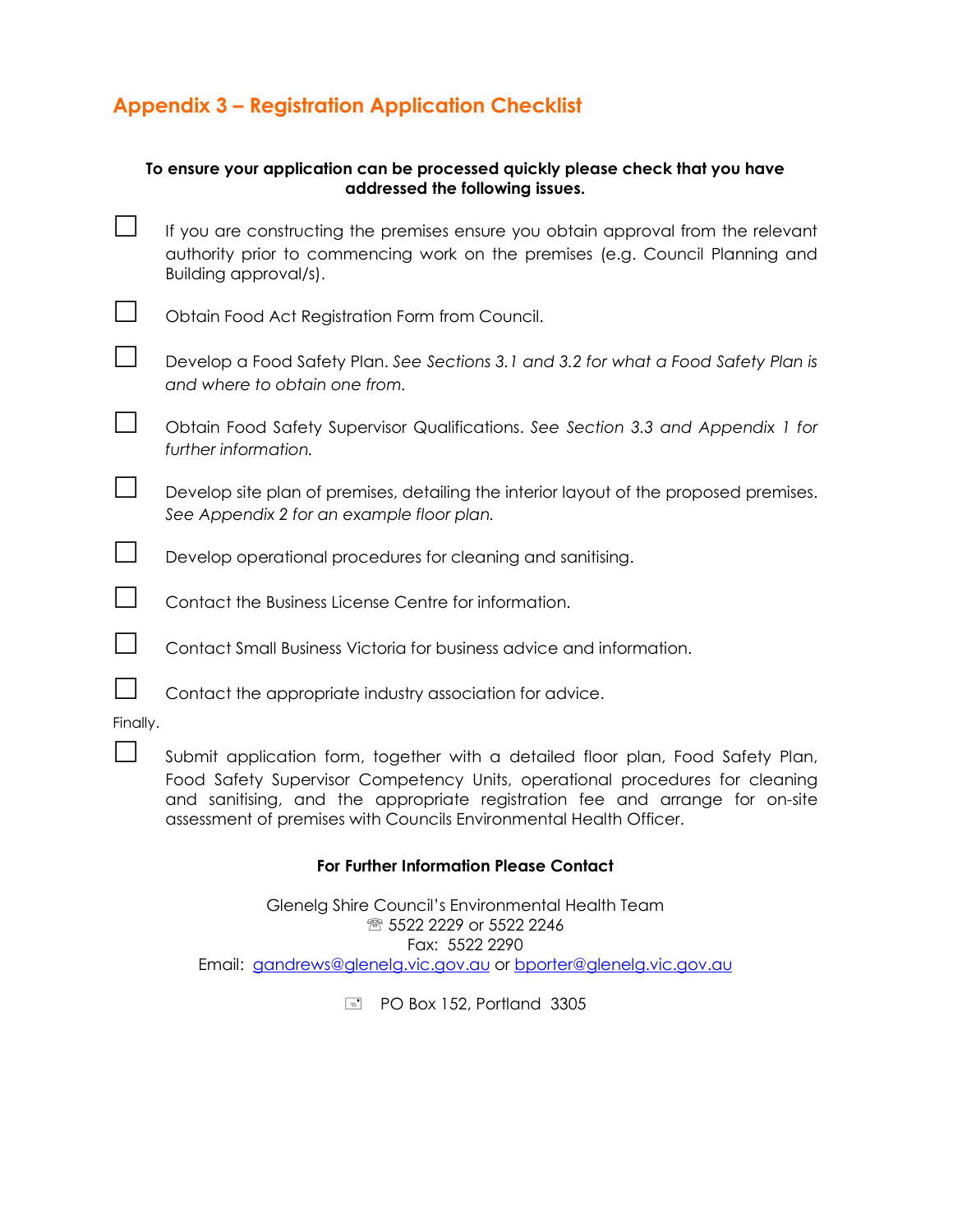## Appendix 4 – Food Premises Construction Policy

#### 1. Purpose

The purpose of this policy is to provide the framework for policy development, planning and resources to be directed at ensuring that food sold by businesses in the Shire is safe and suitable for human consumption.

The Principles underpinning this policy are:

- Consistency and Fairness
	- o enforcement of the legislation in an objective, consistent and fair manner;
- Legislative Compliance
	- o food businesses will comply with the Food Act and Food Standards Code through implementation of this policy;
- Transparency
	- o enforcement activities are open to scrutiny by food businesses and consumers;
- Accountability
	- o food safety activities will be undertaken in accordance with this policy and reported on an annual basis to the Victorian Department of Health and the public;
- Risk Based
	- o enforcement priorities will be based on the level of risk posed by food businesses and consequences to the consumer;
- Evidence Based Decision Making
	- o decisions relating to applications and enforcement action will be based on the assessment of risk and consequences; and
- The Precautionary Principle which is based on the understanding that the lack of full scientific certainty should not be used as a reason for postponing measures to prevent threats to consumer health.

#### 2. Objectives

The objectives of this policy are to:

- Ensure that food sold within the Shire complies with the Food Standards Code and is safe for consumption by residents and visitors to the Shire;
- Provide clear and consistent food safety construction guidelines for food proprietors; and
- Assist food business proprietors comply with the relevant legislative requirements.

#### 3. Scope

This policy supports Council's legislative obligations under the Food Act 1984 (as amended) and it applies to all businesses and enterprises that sell food within the Shire regardless of the origin of food's manufacture. 'Sell' is defined by the legislation to include barter, offer, supply, display for sale, transport for sale, prepare, store, deliver, and give away for the purposes of advertisement.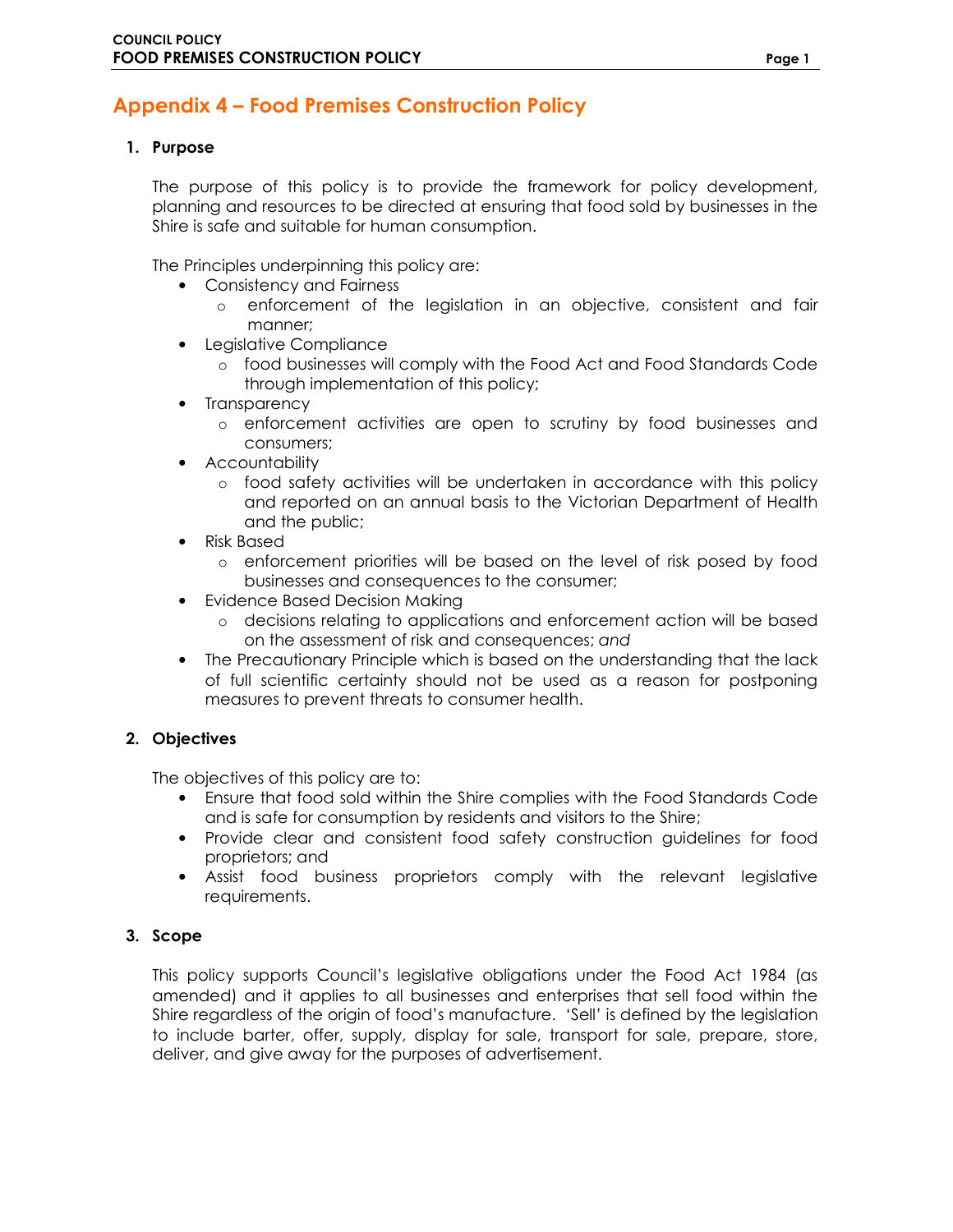#### 4. Construction – Fixtures and Fittings

#### 4.1. Ceilings

- 4.1.1. Ceilings in food preparation areas must be:
	- Smooth and dust proof
	- Finished with a light coloured, washable paint
- 4.4.2. Acoustic tiles, or drop in panels are **NOT** acceptable over the food preparation and storage areas.

#### 4.2. Drainage

- 4.2.1. All wastewater must be drained to the sewer and/or an approved wastewater treatment system.
- 4.2.2. Wannon Water may need to be contacted to determine if your food premises requires a grease trap. The contact details for Wannon Water are as follows:

#### Wannon Water

Phone: 1300 926 666 or 1300 WANNON Fax: 03 5564 7650 Post: PO Box 1158, Warrnambool VIC 3280 Email: info@wannonwater.com.au

- 4.2.3. Grease traps shall not be located in areas where food preparation is undertaken.
- 4.2.4. Access to grease traps for emptying shall not be through areas where exposed food is handled or stored or where food contact equipment and packaging materials are handled or stored.
- 4.3. Fixtures, Fittings and Equipment
	- 4.3.1. Counters, Benches and Shelving
		- 4.3.1.1. To be finished with smooth impervious surfaces free of cracks and crevices and capable of being easily cleansed.
		- 4.3.1.2. If free standing, are to be either easily moved or sited in a fixed position with a minimum horizontal clearance of 150mm to any wall or other fixture or alternatively sealed to the wall or other fixture with a flexible sealing material.
	- 4.3.2. Food Preparation Sink
		- 4.3.2.1. A food preparation sink will be required to be installed if processes in your proposed premises include the frequent washing of fresh products such as fruits and vegetables. The sink is to be supplied with hot and cold water.
	- 4.3.3. Food storage and display units
		- 4.3.3.1. Raw foods must be kept separate to cooked or ready to eat foods.
		- 4.3.3.2. Sneeze guards must be put in place to protect food from contamination from customers.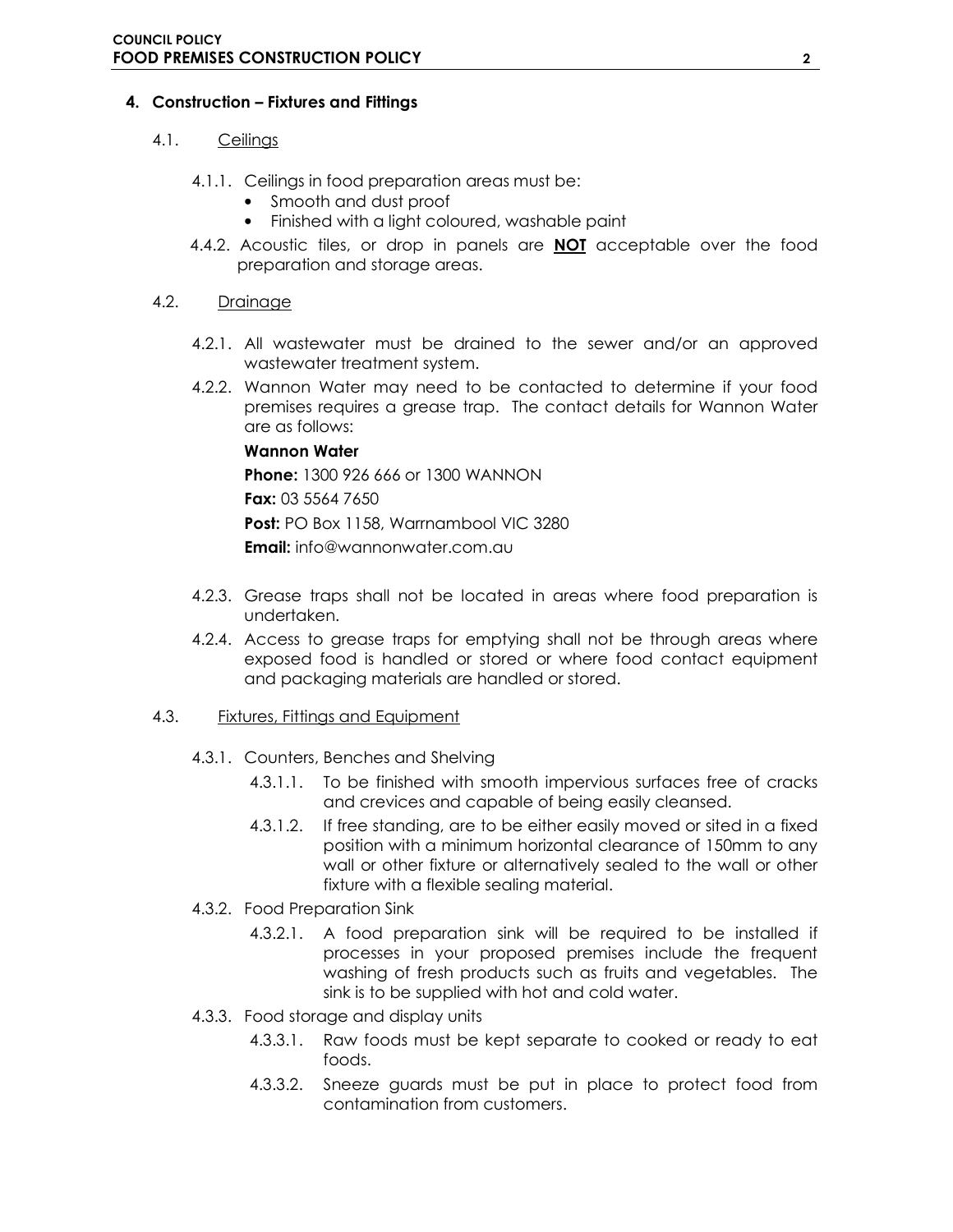- 4.3.3.3. Display cabinets holding foods must be capable of maintaining temperatures as specified in the FSANZ Food Safety Standards.
- 4.3.3.4. Dry goods and/or bulk storage not in impervious containers must be stored at least 250mm above the floor.
- 4.3.4. Hand wash basins must be located and installed so that they are:
	- 4.3.4.1. In the immediate area of food preparation (including serving area). These basins should be located in a position that is easily accessible to staff.
	- 4.3.4.2. Have a basin size no smaller than 11 Litres capacity with minimum dimensions of 500mm x 400mm.
	- 4.3.4.3. Provided with an adequate supply of hot and cold water through a single outlet.
	- 4.3.4.4. Provided with warm running water of around 40°C.
	- 4.3.4.5. Controlled by a hands free device. Suitable devices are:
		- a. Foot pedal
		- b. Knee lever
		- c. Sensor pad or eye
		- d. Push timer tap
	- 4.3.4.6. Not obstructed at any time.
	- 4.3.4.7. Accessible and no further than 5 metres (except for the toilet hand basins) from any place where food handlers are handling open food.
	- 4.3.4.8. Provided with soap and paper towels (single use) or other hand drying equipment.

Note: unless otherwise permitted, wash hand basins shall be free standing and not incorporated into an existing food preparation sink or sink used for cleaning utensils.

- 4.3.5. Refrigeration
	- 4.3.5.1. There must be a sufficient number of refrigeration/freezer units to maintain all perishable foods at temperatures specified in the FSANZ Food Safety Standards.
	- 4.3.5.2. All refrigeration units and freezers should be provided with an efficient thermometer calibrated in the Celsius scale, which is to be externally mounted, together with sufficient lighting.
- 4.3.6. Stoves, Bain-maries, refrigerators, and the like, which cannot be easily moved, need to be:
	- 4.3.6.1. At least 150mm from any wall, unless sealed to the wall with a flexible sealing material.
	- 4.3.6.2. On legs of at least 150mm in height or sealed to the floor on which it stands.
	- 4.3.6.3. Placed as to permit any space above, below, at the sides or behind to be readily accessible for the purpose of inspection and cleaning.
- 4.3.7. Washing up facilities
	- 4.3.7.1. A minimum of one stainless steel **double** bowl sink that has an adequate supply of hot water (77°C) and cold water through a single outlet is required.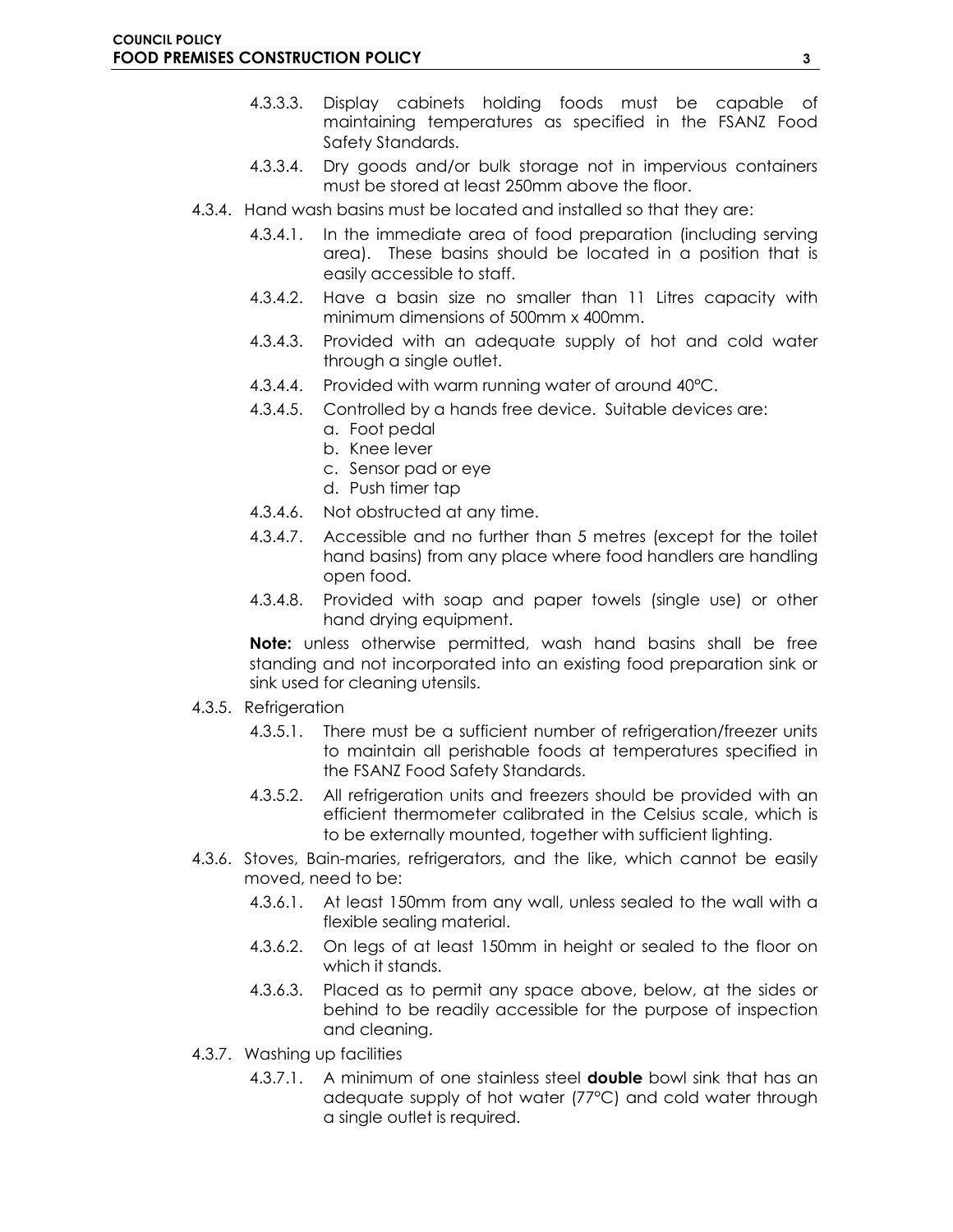- 4.3.7.2. One of these sinks must be large enough for washing the largest bowl, saucepan or pot that will be used in the premises. OR ALTERNATIVELY
- 4.3.7.3. Dishwashers and glass washers can be used to sanitise food contact surfaces and utensils. They shall be capable to undergo a sanitising rinse at 80°C for 2 minutes or 75°C for 10 minutes or 70°C for 15 minutes.
- 4.3.7.4. If you install a commercial dishwasher a mechanical exhaust system may be required over the dishwasher when:
	- a. The apparatus has:
		- A total maximum electrical power input exceeding 8kW; or
		- A total gas input exceeding 20MJ/h; or
	- b. The total maximum power input to more than one apparatus exceeds:
		- 0.5kW electrical power; or
		- 1.8MJ gas/m<sup>2</sup> of floor area of the room or enclosure
	- c. Where the stem is causing condensation on the walls and ceiling.
- 4.3.7.5. A cleaner's sink provided to dispose of sullage water, needs to be installed and supplied with hot and cold water. The cleaner's sink should be placed at an appropriate height for its intended use.
- 4.3.7.6. The cleaner's sink must not be placed in an area where it may compromise food safety.
- 4.4. Floors
	- 4.4.1. Floors in food preparation and storage areas must be smooth, durable and impervious to water, grease, oil, and capable of being effectively cleansed.
	- 4.4.2. Coving at floor/wall junctions is required in wet areas and all food preparation areas. The coving material should be extended up the wall or portioned to a height of not less than 70mm.
	- 4.4.3. Suitable finishes are:
		- Polyvinyl sheeting with welded seams
		- Sealed quarry tiles
		- Ceramic tiles
		- Epoxy resin
		- Steel towelled case hardened concrete
		- Commercial grade vinyl tile
	- 4.4.4. Cool room and/or freezer room floors must be coved and finished with an appropriate floor material as per 4.2.3.
	- 4.4.5. In any room, where liquid is likely to be spilled or where, due to the nature and volume of the work carried out, large amounts of water are required for cleaning, the floor may need to be graded and drained to an outlet in accordance with building and plumbing regulations.
- 4.5. Food Vehicles
	- 4.5.1. Food vehicles must comply with the FSANZ "Safe Food Australia" Standard 3.2.3.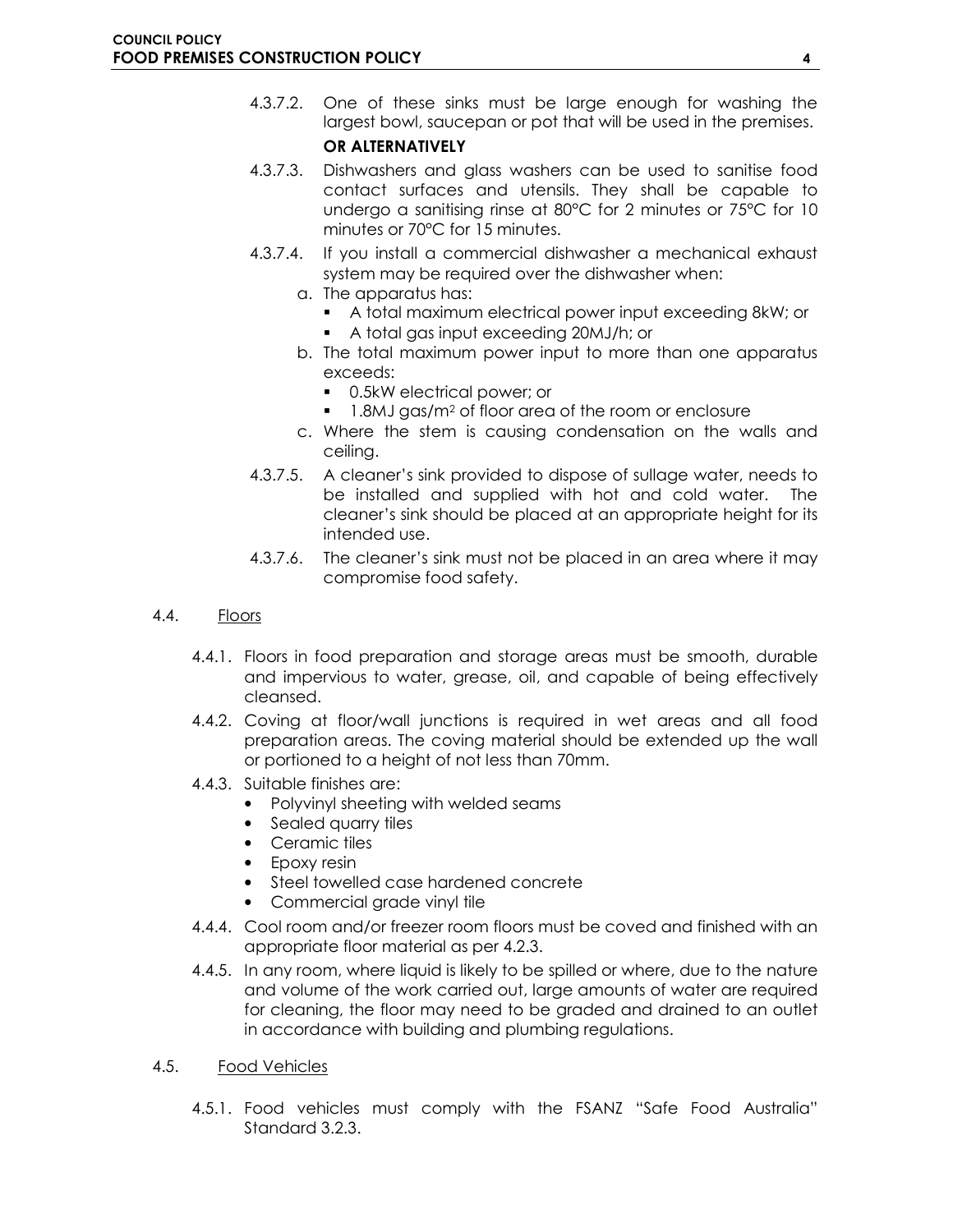#### 4.6. Garbage Provision

- 4.6.1. A separate storage area with bin wash facility is to be provided for the storage of garbage bins and recycling materials.
- 4.6.2. The storage area is to be:
	- Paved, graded and drained to the sewer or approved wastewater treatment system; and
	- Provided with a hot and cold water supply.
- 4.6.3. Any external garbage areas are to be adequately fenced or secured.

#### 4.7. General

- 4.7.1. The construction and finishing of all surfaces and fittings must be completed in a professional, workman-like manner.
- 4.7.2. The premises are to be designed and constructed so as to eliminate inaccessible spaces and ensure that the premises can be effectively cleansed.
- 4.7.3. All equipment must be designed, constructed, and if fixed, installed in such a manner that cleaning can take place effectively using normal or routine cleaning methods.
- 4.7.4. The premises must be designed and/or constructed to ensure that the premises do not afford harbourage to insects, birds or vermin.
- 4.7.5. The premises is to be designed to avoid the use of skirting boards, cornices, picture-rails or any other unnecessary sills or ledges which attract dust and hinder cleaning.
- 4.7.6. Grouting to any tiled areas must be brought up flush to the surface of the tile.

#### 4.8. Lighting

- 4.8.1. Adequate natural or artificial light sufficient to carry out the processes conducted must be provided to comply with Australian Standard 1680.
- 4.8.2. Shatterproof diffuser covers or sleeves are required for all light fittings, to prevent contamination of foodstuffs in the event of breakage.

#### 4.9. Pest Proofing

- 4.9.1. Premises must be designed so as to prevent the entry and/or harbourage of rodents, birds, animals and insects.
- 4.9.2. Gaps under doors and around service pipes are to be eliminated.
- 4.9.3. Doorways must be provided with either:
	- A full door fitted with heavy duty self-closer;
	- Air curtain;
	- A self closing commercial flywire door; or
	- Heavy duty plastic strips properly fitted. Strips shall be of a suitable thickness and must span the entire height and width of the doorway.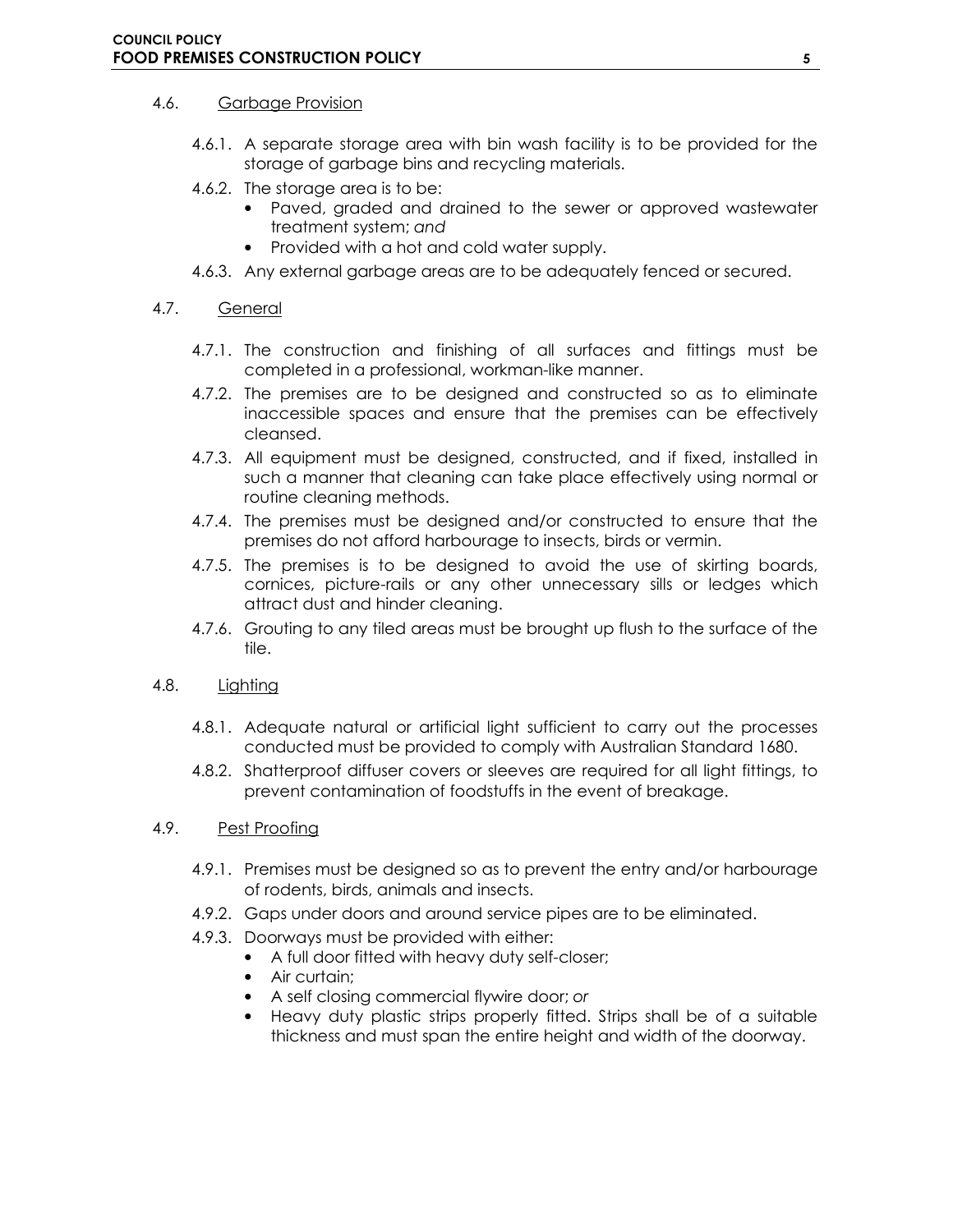#### 4.10. Service Pipes

4.10.1. Service pipes, conduits and electrical wiring shall be concealed in floors, walls or ceilings or fixed on brackets so as to provide at least 25mm clearance between the pipe and adjacent vertical surface and 100mm between the pipe and adjacent horizontal surfaces.

#### 4.11. Smoke free Dining

- 4.11.1. Outdoor dining or drinking areas where there is a roof in place and walls that cover more than 75% of the total notional wall area are required to be smoke free.
- 4.11.2. Smoking is prohibited in enclosed licensed premises.
- 4.11.3. Owners of enclosed licensed premises or an outdoor dining or drinking area must display acceptable "No Smoking" signs to clearly indicate smoke free premises or areas.

Note: Please contact Councils Environmental Health Team for a copy of the Smoke free guide: licensed premises and outdoor dining and drinking areas and smoke free dining stickers.

#### 4.12. Storage

- 4.12.1. Storage areas adequate for the nature of the business must be provided for:
	- Dry goods;
	- Packaging and wrapping materials; and
	- Crockery and equipment.
- 4.12.2. Storage areas separate from food must be provided for:
	- Cleaning products and equipment;
	- Staff clothing and personal items;
	- Office supplies; and
	- Wastes.

#### 4.13. Toilet Facilities

- 4.13.1. It is recommended that separate toilet facilities are provided for staff and customers, if possible.
- 4.13.2. Hand washing facilities with hot and cold water through a single outlet, soap and suitable drying facilities must be provided in the immediate vicinity of the toilet.
- 4.13.3. Where toilets are not provided within the food premises (such as in a shopping centre), food handlers must have access to toilet facilities that meet the above requirement.
- 4.13.4. Refer to the Building Code of Australia (BCA) for guidance on appropriate ratios of toilets to staff and customers.